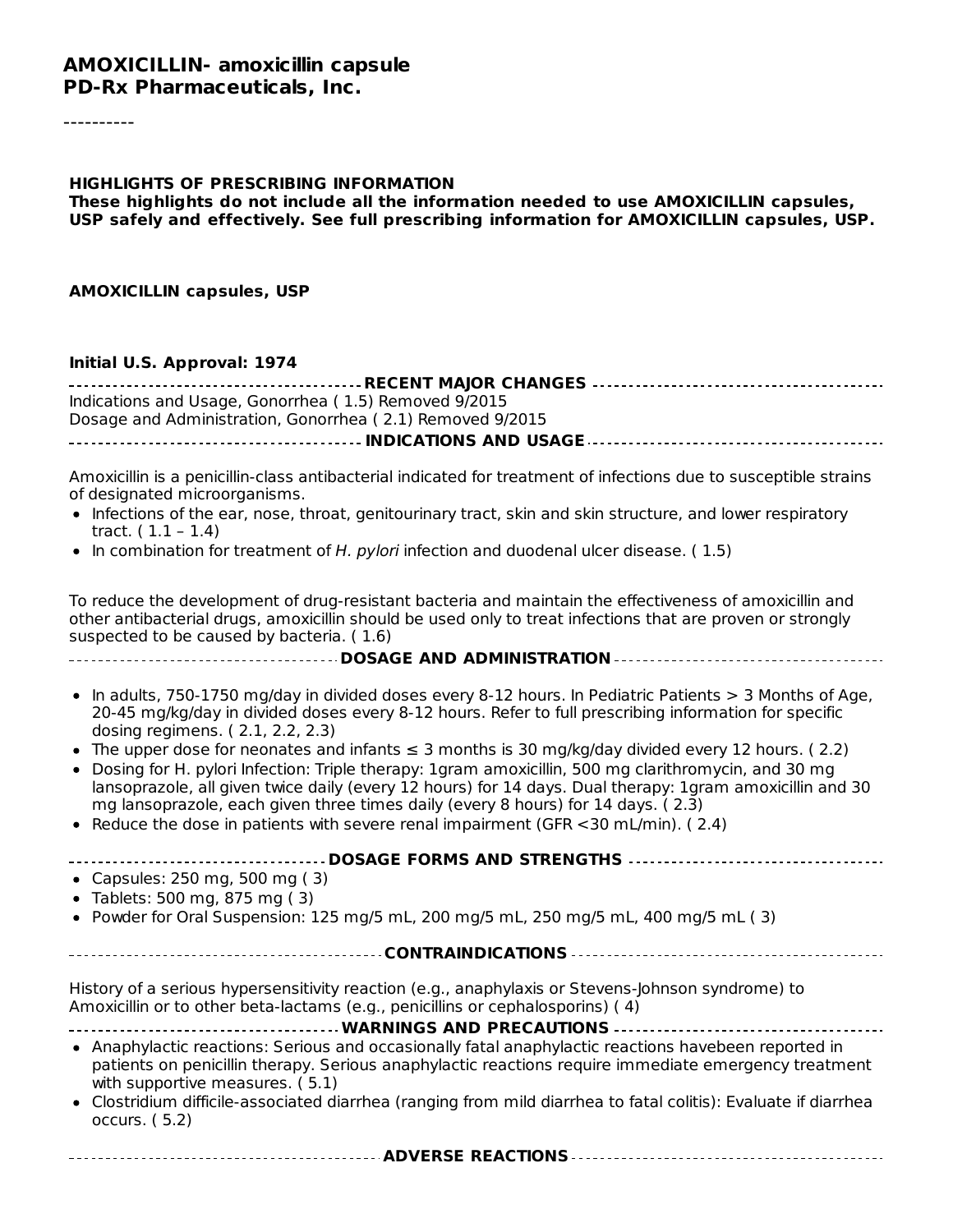| The most common adverse reactions $(>1%)$ observed in clinical trials of amoxicillin capsules, tablets or<br>oral suspension were diarrhea, rash, vomiting, and nausea. (6.1)<br>To report SUSPECTED ADVERSE REACTIONS, contact Neopharma Inc., at 1-844-454-5532 or<br>FDA at 1-800-FDA-1088 or www.fda.gov/medwatch. |
|------------------------------------------------------------------------------------------------------------------------------------------------------------------------------------------------------------------------------------------------------------------------------------------------------------------------|
|                                                                                                                                                                                                                                                                                                                        |
| • Probenicid decreases renal tubular secretion of amoxicillin which may result in increased blood levels of<br>amoxicillin. $(7.1)$                                                                                                                                                                                    |
| • Concomitant use of Amoxicillin and oral anticoagulants may increase the prolongation of prothrombin<br>time. (7.2)                                                                                                                                                                                                   |
| • Coadministration with allopurinol increases the risk of rash. (7.3)                                                                                                                                                                                                                                                  |
|                                                                                                                                                                                                                                                                                                                        |
| • Amoxicillin may reduce the efficacy of oral contraceptives. (7.4)                                                                                                                                                                                                                                                    |
|                                                                                                                                                                                                                                                                                                                        |
|                                                                                                                                                                                                                                                                                                                        |
|                                                                                                                                                                                                                                                                                                                        |
| • Pediatric: Modify dose in patients 12 weeks or younger ( $\leq$ 3 months). (8.4)                                                                                                                                                                                                                                     |
|                                                                                                                                                                                                                                                                                                                        |

#### **See 17 for PATIENT COUNSELING INFORMATION.**

**Revised: 8/2021**

## **FULL PRESCRIBING INFORMATION: CONTENTS\***

### **1 INDICATIONS & USAGE**

- 1.1 Infections of the Ear, Nose, and Throat:
- 1.2 Infections of the Genitourinary Tract:
- 1.3 Infections of the Skin and Skin Structure:
- 1.4 Infections of the Lower Respiratory Tract:
- 1.5 Helicobacter pylori Infection
- 1.6 Usage

## **2 DOSAGE & ADMINISTRATION**

- 2.1 Dosing for Adult and Pediatric Patients > 3 Months of Age
- 2.2 Dosing in Neonates and Infants Aged ≤12 Weeks (≤ 3 Months)
- 2.3 Dosing for H. pylori Infection
- 2.4 Dosing in Renal Impairment
- 2.5 Directions for Mixing Oral Suspension

## **3 DOSAGE FORMS & STRENGTHS**

## **4 CONTRAINDICATIONS**

## **5 WARNINGS AND PRECAUTIONS**

- 5.1 Anaphylactic Reactions
- 5.2 Clostridium difficile Associated Diarrhea
- 5.3 Development of Drug-Resistant Bacteria
- 5.4 Use in Patients With Mononucleosis
- 5.5 Phenylketonurics

## **6 ADVERSE REACTIONS**

- 6.1 Clinical Trials Experience
- 6.2 Postmarketing or Other Experience

## **7 DRUG INTERACTIONS**

- 7.1 Probenecid
- 7.2 Oral Anticoagulants
- 7.3 Allopurinol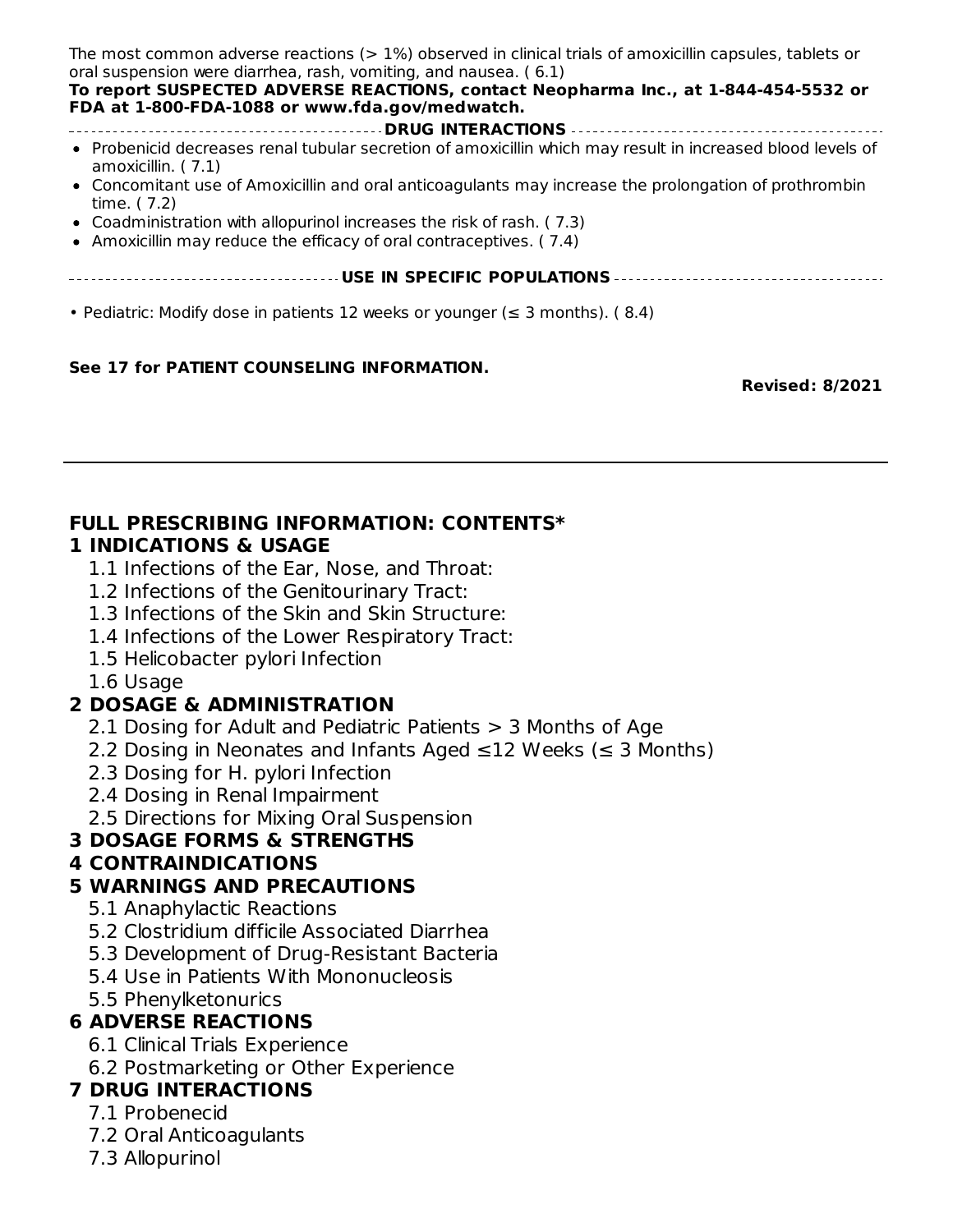- 7.4 Oral Contraceptives
- 7.5 Other Antibacterials
- 7.6 Effects on Laboratory Tests

## **8 USE IN SPECIFIC POPULATIONS**

- 8.1 Pregnancy
- 8.2 Labor & Delivery
- 8.3 Nursing Mothers
- 8.4 Pediatric Use
- 8.5 Geriatric Use
- 8.6 Dosing in Renal Impairment

## **10 OVERDOSAGE**

### **11 DESCRIPTION**

## **12 CLINICAL PHARMACOLOGY**

- 12.1 Mechanism of Action
- 12.2 Pharmacokinetics
- 12.4 Microbiology

## **13 NONCLINICAL TOXICOLOGY**

13.1 Carcinogenesis & Mutagenesis & Impairment Of Fertility

## **14 CLINICAL STUDIES**

14.1 H. pylori Eradication to Reduce the Risk of Duodenal Ulcer Recurrence

#### **15 REFERENCES**

## **16 HOW SUPPLIED/STORAGE AND HANDLING**

### **17 PATIENT COUNSELING INFORMATION**

 $\ast$  Sections or subsections omitted from the full prescribing information are not listed.

## **FULL PRESCRIBING INFORMATION**

## **1 INDICATIONS & USAGE**

## **1.1 Infections of the Ear, Nose, and Throat:**

Amoxicillin is indicated in the treatment of infections due to susceptible (ONLY blactamase-negative) isolates of Streptococcus species. (a- and b-hemolytic isolates only), Streptococcuspneumoniae, Staphylococcus spp., or Haemophilus influenzae.

## **1.2 Infections of the Genitourinary Tract:**

Amoxicillin is indicated in the treatment of infections due to susceptible (ONLY blactamase–negative) isolates of Escherichia coli, Proteus mirabilis, or Enterococcus faecalis.

## **1.3 Infections of the Skin and Skin Structure:**

Amoxicillin is indicated in the treatment of infections due to susceptible (ONLY b-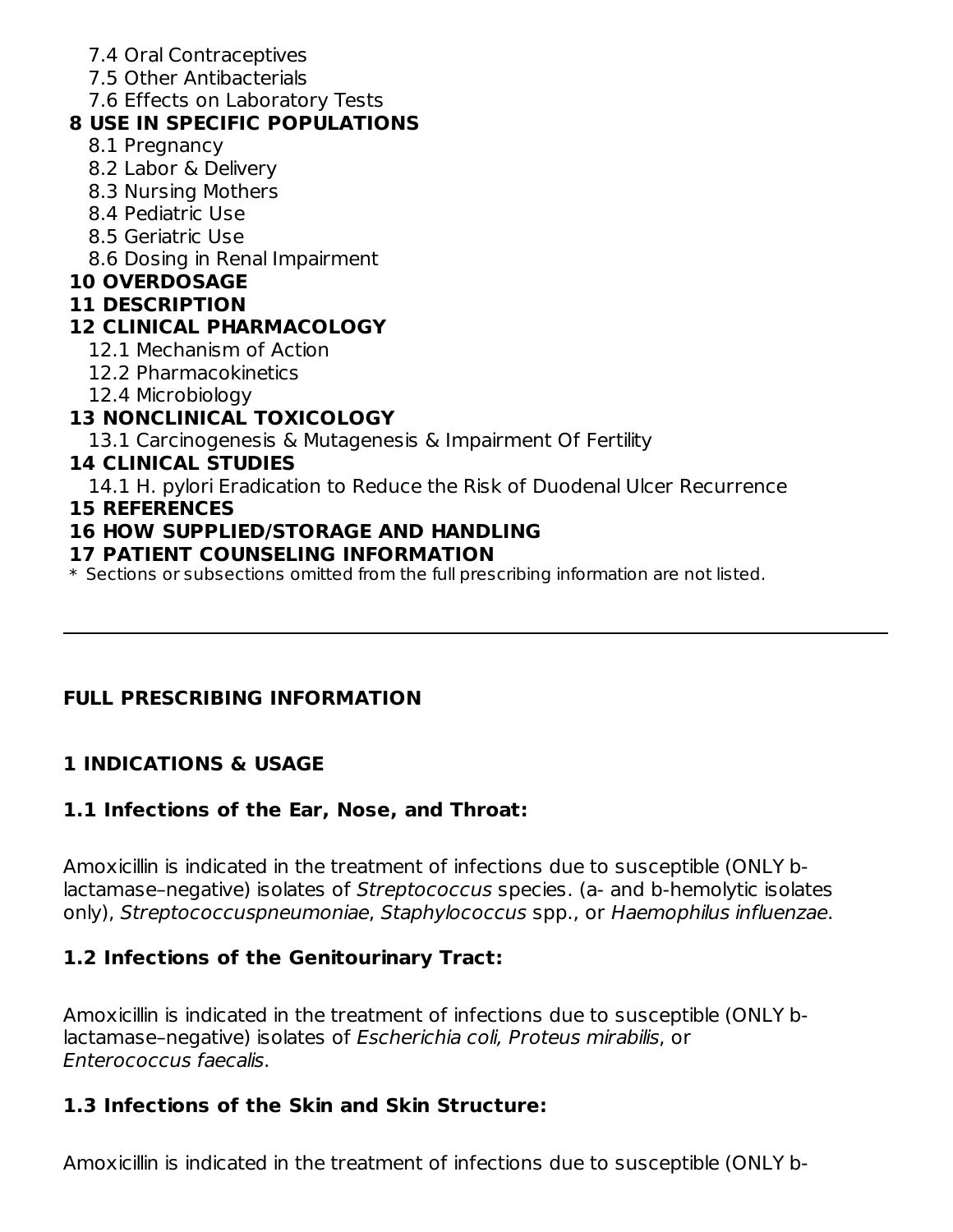lactamase–negative) isolates of Streptococcus spp. (a- and b-hemolytic isolates only), Staphylococcus spp., or E. coli.

## **1.4 Infections of the Lower Respiratory Tract:**

Amoxicillin is indicated in the treatment of infections due to susceptible (ONLY blactamase–negative) isolates of Streptococcus spp. (a‑ and b‑hemolytic isolates only), S. pneumoniae,Staphylococcus spp., or H. influenzae.

## **1.5 Helicobacter pylori Infection**

Triple therapy for Helicobacter pylori with clarithromycin and lansoprazole: Amoxicillin, in combination with clarithromycin plus lansoprazole as triple therapy, is indicated for the treatment of patients with H. pylori infection and duodenal ulcer disease (active or 1-year history of a duodenal ulcer) to eradicate H. pylori. Eradication of H. pylori has been shown to reduce the risk of duodenal ulcer recurrence.

Dual therapy for H. pylori with lansoprazole: Amoxicillin, in combination with lansoprazole delayed-release capsules as dual therapy, is indicated for the treatment of patients with H. pylori infection and duodenal ulcer disease (active or 1-year history of a duodenal ulcer) **who are either allergic or intolerant to clarithromycin or in whom resistance to clarithromycin is known or suspected**. (See the clarithromycin package insert, MICROBIOLOGY.) Eradication of H. pylori has been shown to reduce the risk of duodenal ulcer recurrence.

## **1.6 Usage**

To reduce the development of drug‑resistant bacteria and maintain the effectiveness of amoxicillin and other antibacterial drugs, amoxicillin should be used only to treat infections that are proven or strongly suspected to be caused by bacteria. When culture and susceptibility information are available, they should be considered in selecting or modifying antibacterial therapy. In the absence of such data, local epidemiology and susceptibility patterns may contribute to the empiric selection of therapy.

## **2 DOSAGE & ADMINISTRATION**

## **2.1 Dosing for Adult and Pediatric Patients > 3 Months of Age**

Treatment should be continued for a minimum of 48 to 72 hours beyond the time that the patient becomes asymptomatic or evidence of bacterial eradication has been obtained. It is recommended that there be at least 10 days' treatment for any infection caused by Streptococcus pyogenes to prevent the occurrence of acute rheumatic fever. In some infections, therapy may be required for several weeks. It may be necessary to continue clinical and/or bacteriological follow-up for several months after cessation of therapy.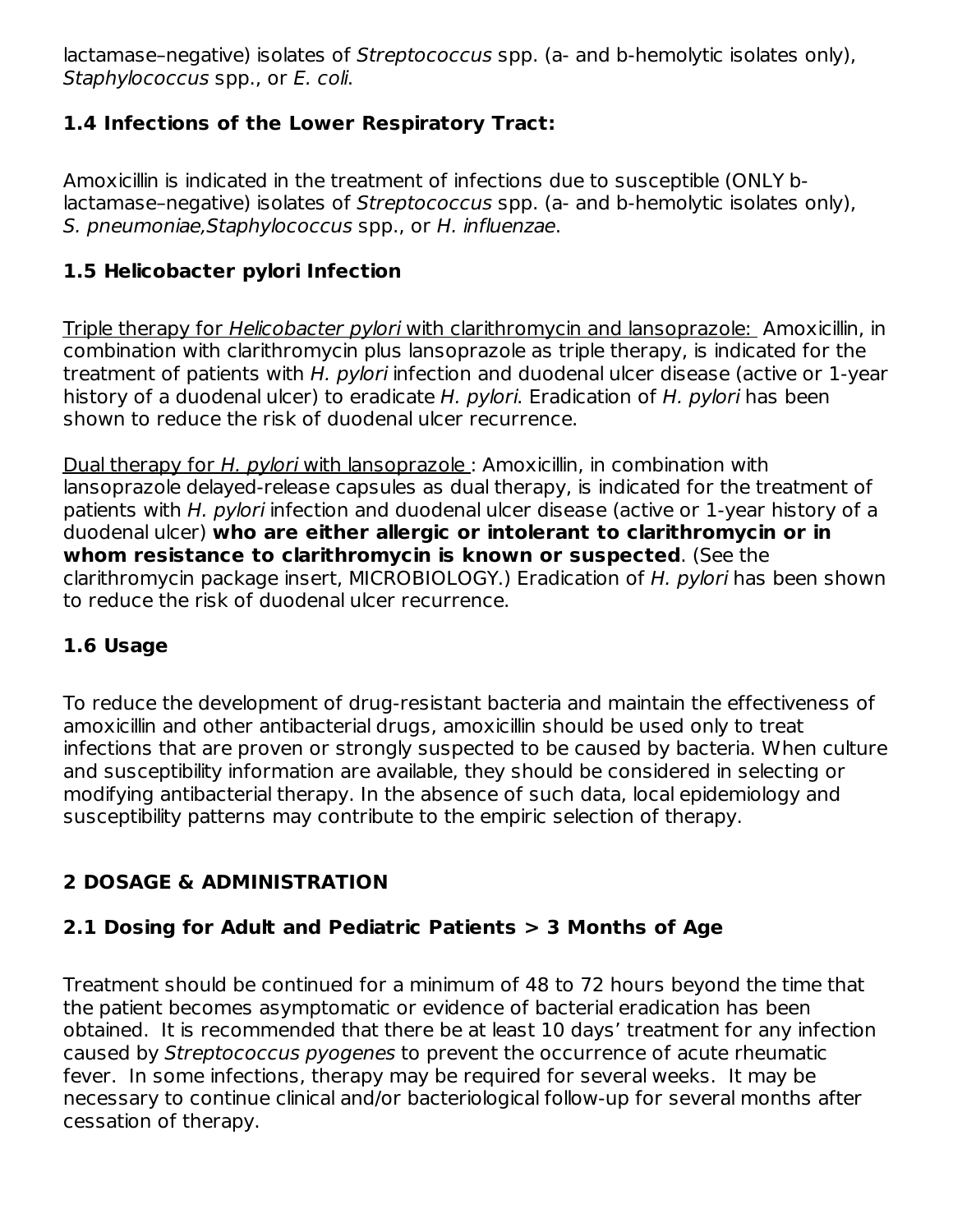### **Table 1. Dosing Recommendations for Adult and Pediatric Patients > 3 Months of Age**

| <b>Infection</b>                                 | Severity a | Usual Adult<br><b>Dose</b>           | <b>Usual Dose for</b><br>Children > 3 Months <sup>b</sup>                                                                                           |
|--------------------------------------------------|------------|--------------------------------------|-----------------------------------------------------------------------------------------------------------------------------------------------------|
| Skin/Skin<br>Structure<br>Genitourinary<br>Tract |            | 12<br>250<br>mg everyor<br>8 hours   | Ear/Nose/ThroatMild/Moderate 500 mg every 25 mg/kg/day in divided<br>hours ordoses every 12 hours<br>20 mg/kg/day in divided<br>doses every 8 hours |
|                                                  | Severe     | 12<br>500 mg<br>everyor<br>8 hours   | 875 mg every45 mg/kg/day in divided<br>hours ordoses every 12 hours<br>40 mg/kg/day in divided<br>doses every 8 hours                               |
| Lower<br>Respiratory<br>Tract                    | or Severe  | 12<br>500 —<br>mg everyor<br>8 hours | Mild/Moderate 875 mg every 45 mg/kg/day in divided<br>hours ordoses every 12 hours<br>40 mg/kg/day in divided<br>doses every 8 hours                |

aDosing for infections caused by bacteria that are intermediate in their susceptibility to amoxicillin should follow the recommendations for severe infections. <sup>b</sup>The children's dosage is intended for individuals whose weight is less than 40 kg. Children weighing 40 kg or more should be dosed according to the adult recommendations.

## **2.2 Dosing in Neonates and Infants Aged ≤12 Weeks (≤ 3 Months)**

Treatment should be continued for a minimum of 48 to 72 hours beyond the time that the patient becomes asymptomatic or evidence of bacterial eradication has been obtained. It is recommended that there be at least 10 days' treatment for any infection caused by Streptococcus pyogenes to prevent the occurrence of acute rheumatic fever. Due to incompletely developed renal function affecting elimination of amoxicillin in this age group, the recommended upper dose of AMOXICILLIN is 30 mg/kg/day divided every 12 hours. There are currently no dosing recommendations for pediatric patients with impaired renal function.

## **2.3 Dosing for H. pylori Infection**

**Triple therapy:** The recommended adult oral dose is 1 gram amoxicillin, 500 mg clarithromycin, and 30 mg lansoprazole, all given twice daily (every 12 hours) for 14 days.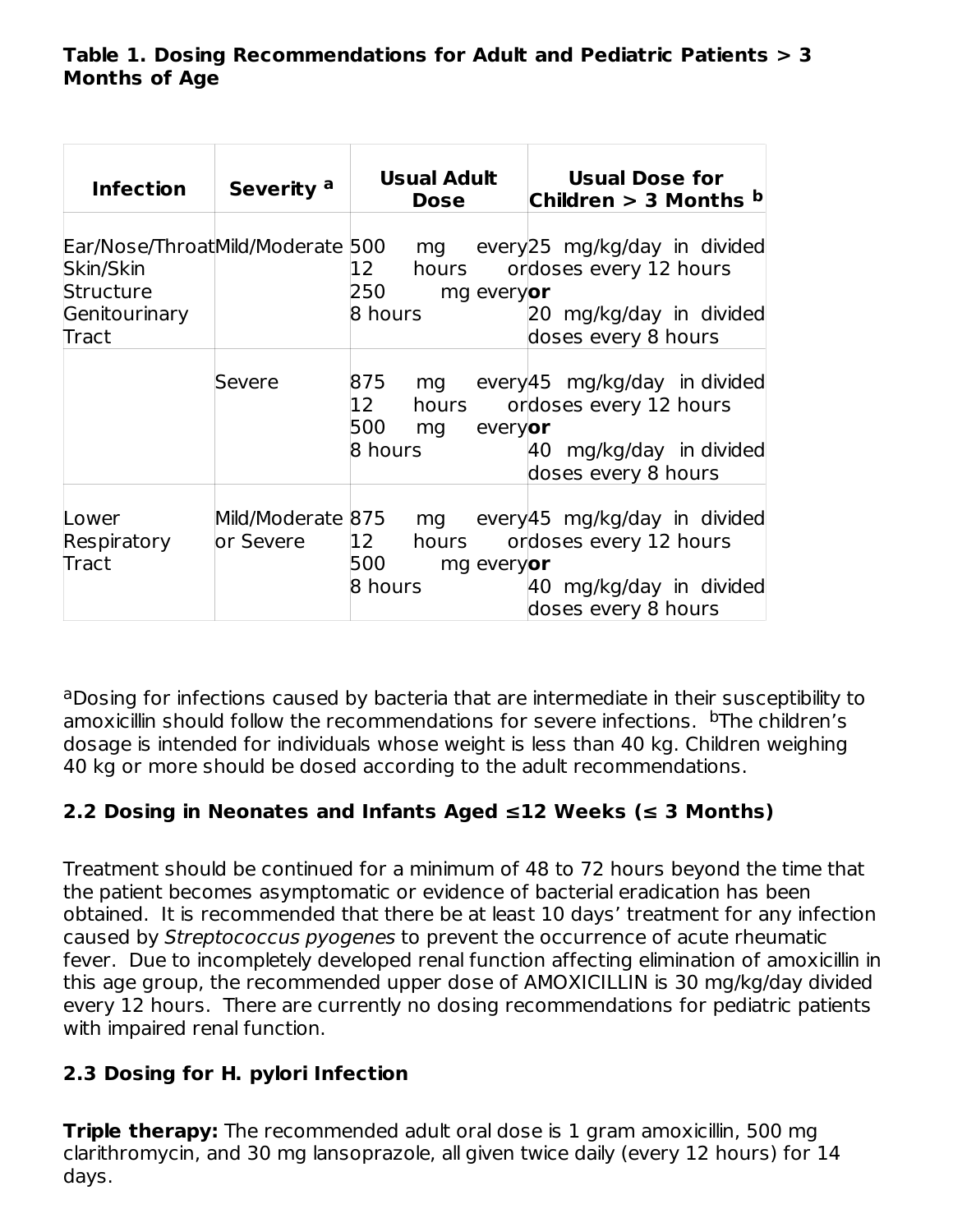**Dual therapy:** The recommended adult oral dose is 1 gram amoxicillin and 30 mg lansoprazole, each given three times daily (every 8 hours) for 14 days. Please refer to clarithromycin and lansoprazole full prescribing information.

## **2.4 Dosing in Renal Impairment**

Patients with impaired renal function do not generally require a reduction in dose unless the impairment is severe.

- Severely impaired patients with a glomerular filtration rate of < 30 mL/min. should not receive a 875‑mg dose.
- Patients with a glomerular filtration rate of 10 to 30 mL/min should receive 500 mg or 250 mg every 12 hours, depending on the severity of the infection.
- Patients with a glomerular filtration rate less than 10 mL/min should receive 500 mg or 250 mg every 24 hours, depending on severity of the infection.
- Hemodialysis patients should receive 500 mg or 250 mg every 24 hours, depending on severity of the infection. They should receive an additional dose both during and at the end of dialysis.

## **2.5 Directions for Mixing Oral Suspension**

Tap bottle until all powder flows freely. Add approximately 1/3 of the total amount of water for reconstitution (see Table 2) and shake vigorously to wet powder. Add remainder of the water and again shake vigorously.

## **Table 2. Amount of Water for Mixing Oral Suspension**

| Strength                               | <b>Bottle Size</b> | <b>Amount of Water</b><br><b>Required for</b><br><b>Reconstitution</b> |
|----------------------------------------|--------------------|------------------------------------------------------------------------|
| Oral Suspension 125 mg/580 mL<br>mL    |                    | 62 mL                                                                  |
|                                        | $100$ mL           | 78 mL                                                                  |
|                                        | 150 mL             | $ 116 \text{ mL} $                                                     |
| Oral Suspension 200 mg/550 mL<br>mL    |                    | 39 mL                                                                  |
|                                        | 75 mL              | 57 mL                                                                  |
|                                        | $100$ mL           | 76 mL                                                                  |
| Suspension80 mL<br>Oral<br>250 mg/5 mL |                    | 59 mL                                                                  |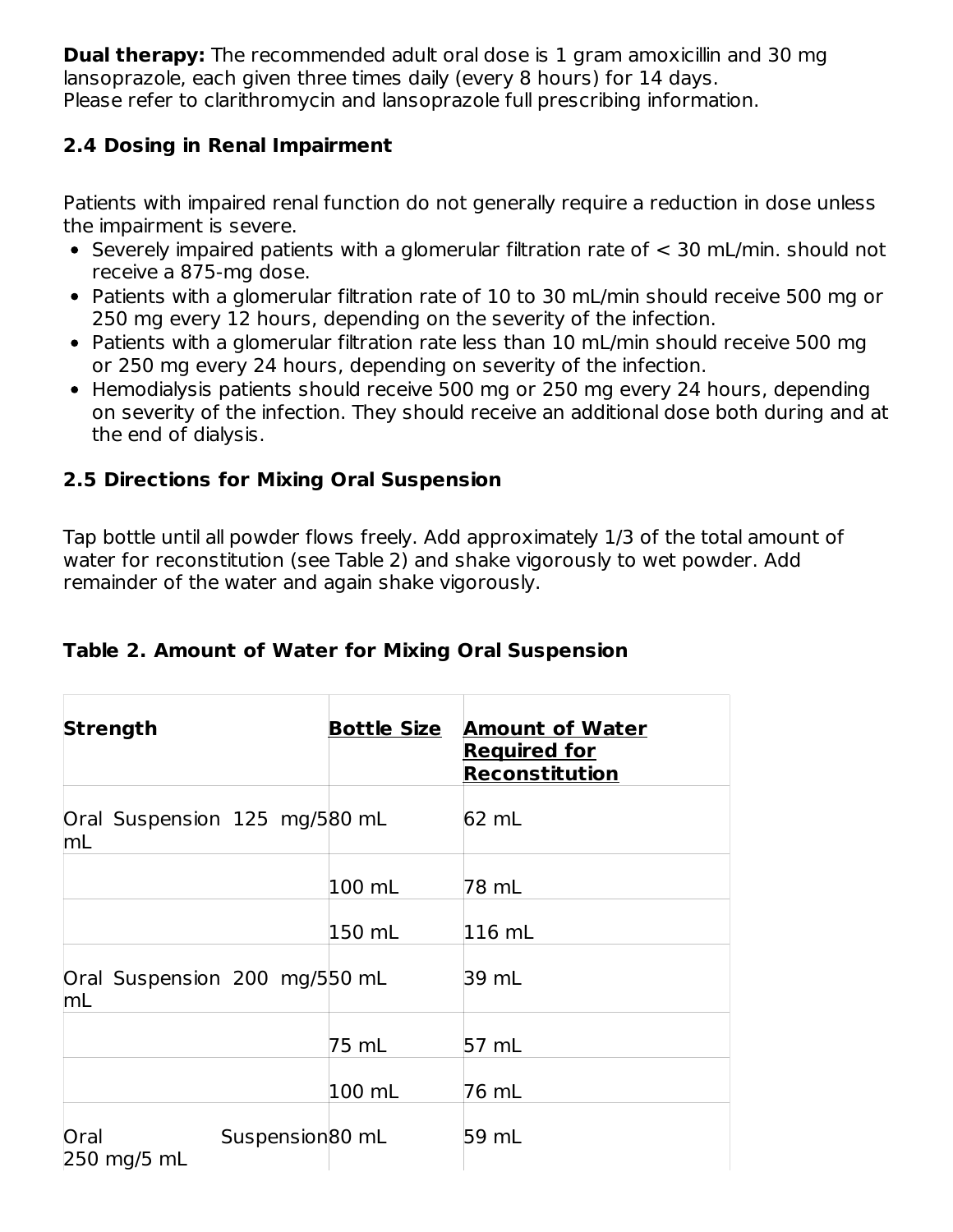|                                     | 100 mL | 74 mL    |
|-------------------------------------|--------|----------|
|                                     | 150 mL | $111$ mL |
| Oral Suspension 400 mg/550 mL<br>mL |        | 36 mL    |
|                                     | 75 mL  | 54 mL    |
|                                     | 100 mL | 71 mL    |

After reconstitution, the required amount of suspension should be placed directly on the child's tongue for swallowing. Alternate means of administration are to add the required amount of suspension to formula, milk, fruit juice, water, ginger ale, or cold drinks. These preparations should then be taken immediately.

**NOTE:** SHAKE ORAL SUSPENSION WELL BEFORE USING. Keep bottle tightly closed. Any unused portion of the reconstituted suspension must be discarded after 14 days. Refrigeration is preferable, but not required.

## **3 DOSAGE FORMS & STRENGTHS**

### **Capsules:** 250 mg,

500 mg. Each capsule of amoxicillin, with royal blue opaque cap and pink opaque body, contains 250 mg or 500 mg amoxicillin as the trihydrate. The cap and body of the 250 mg capsule are imprinted with the product name AMOXIL and 250; the cap and body of the 500 mg capsule are imprinted with AMOXIL and 500.

**Tablets**: 500 mg, 875 mg. Each tablet contains 500 mg or 875 mg amoxicillin as the trihydrate. Each film-coated, capsule-shaped, pink tablet is debossed with AMOXIL centered over 500 or 875, respectively. The 875-mg tablet is scored on the reverse side.

**Powder for Oral Suspension:** 125 mg/5 mL, 200 mg/5 mL, 250 mg/5 mL, 400 mg/5 mL. Each 5 mL of reconstituted strawberry-flavored suspension contains 125 mg amoxicillin as the trihydrate. Each 5 mL of reconstituted bubble-gum-flavored suspension contains 200 mg, 250 mg or 400 mg amoxicillin as the trihydrate.

## **4 CONTRAINDICATIONS**

Amoxicillin is contraindicated in patients who have experienced a serious hypersensitivity reaction (e.g., anaphylaxis or Stevens-Johnson syndrome) to amoxicillin or to other b‑lactam antibiotics (e.g., penicillins and cephalosporins).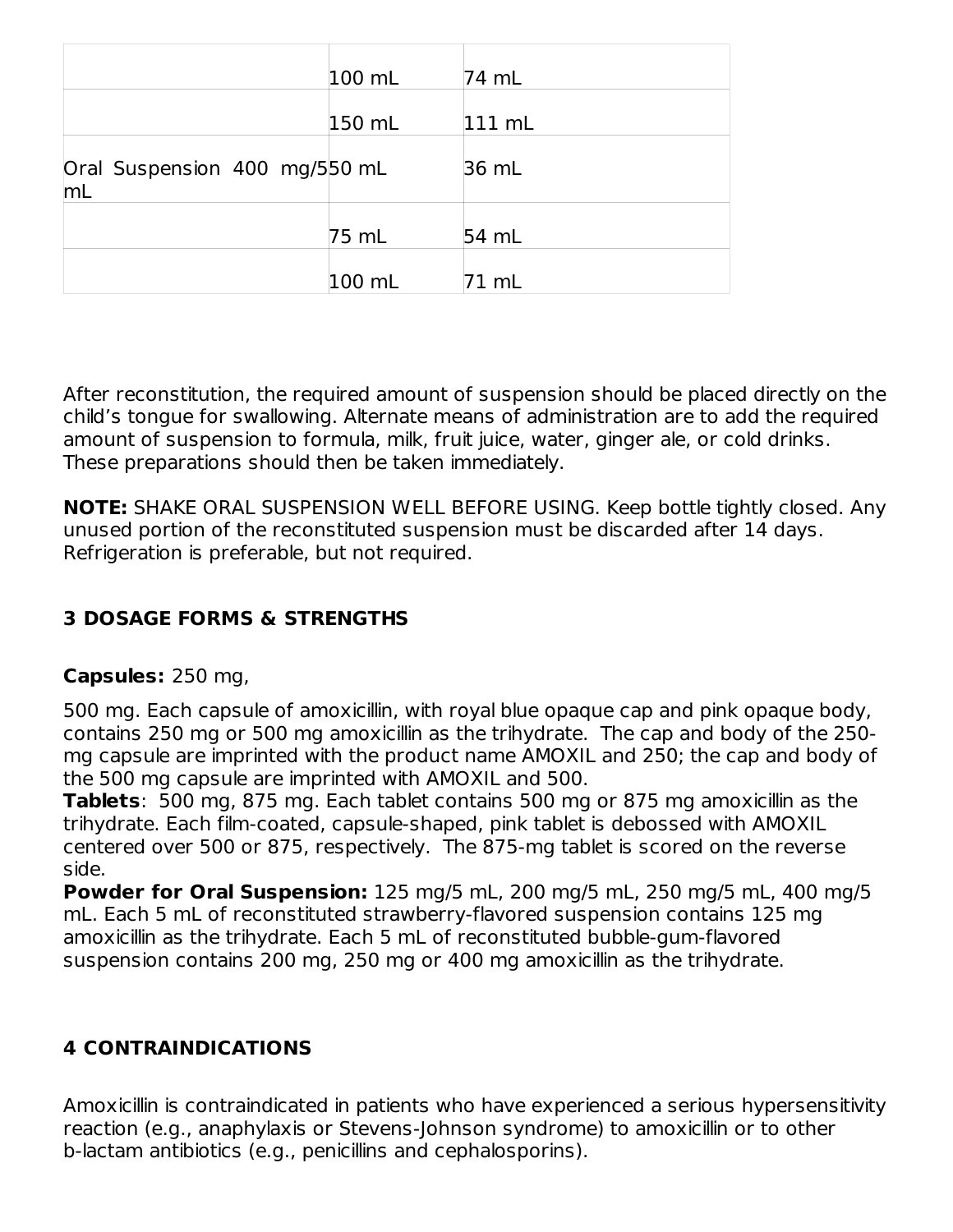### **5 WARNINGS AND PRECAUTIONS**

### **5.1 Anaphylactic Reactions**

Serious and occasionally fatal hypersensitivity (anaphylactic) reactions have been reported in patients on penicillin therapy including amoxicillin. Although anaphylaxis is more frequent following parenteral therapy, it has occurred in patients on oral penicillins. These reactions are more likely to occur in individuals with a history of penicillin hypersensitivity and/or a history of sensitivity to multiple allergens. There have been reports of individuals with a history of penicillin hypersensitivity who have experienced severe reactions when treated with cephalosporins. Before initiating therapy with amoxicillin, careful inquiry should be made regarding previous hypersensitivity reactions to penicillins, cephalosporins, or other allergens. If an allergic reaction occurs, amoxicillin should be discontinued and appropriate therapy instituted.

### **5.2 Clostridium difficile Associated Diarrhea**

Clostridium difficile associated diarrhea (CDAD) has been reported with use of nearly all antibacterial agents, including amoxicillin, and may range in severity from mild diarrhea to fatal colitis. Treatment with antibacterial agents alters the normal flora of the colon leading to overgrowth of C. difficile.

C. difficile produces toxins A and B which contribute to the development of CDAD. Hypertoxin-producing strains of C. difficile cause increased morbidity and mortality, as these infections can be refractory to antimicrobial therapy and may require colectomy. CDAD must be considered in all patients who present with diarrhea following antibacterial use. Careful medical history is necessary since CDAD has been reported to occur over 2 months after the administration of antibacterial agents.

If CDAD is suspected or confirmed, ongoing antibiotic use not directed against C. difficile may need to be discontinued. Appropriate fluid and electrolyte management, protein supplementation, antibiotic treatment of C. difficile, and surgical evaluation should be instituted as clinically indicated.

### **5.3 Development of Drug-Resistant Bacteria**

Prescribing amoxicillin in the absence of a proven or strongly suspected bacterial infection is unlikely to provide benefit to the patient and increases the risk of the development of drug-resistant bacteria.

### **5.4 Use in Patients With Mononucleosis**

A high percentage of patients with mononucleosis who receive amoxicillin develop an erythematous skin rash. Thus amoxicillin should not be administered to patients with mononucleosis.

### **5.5 Phenylketonurics**

Amoxicillin chewable tablets contain aspartame which contains phenylalanine. Each 200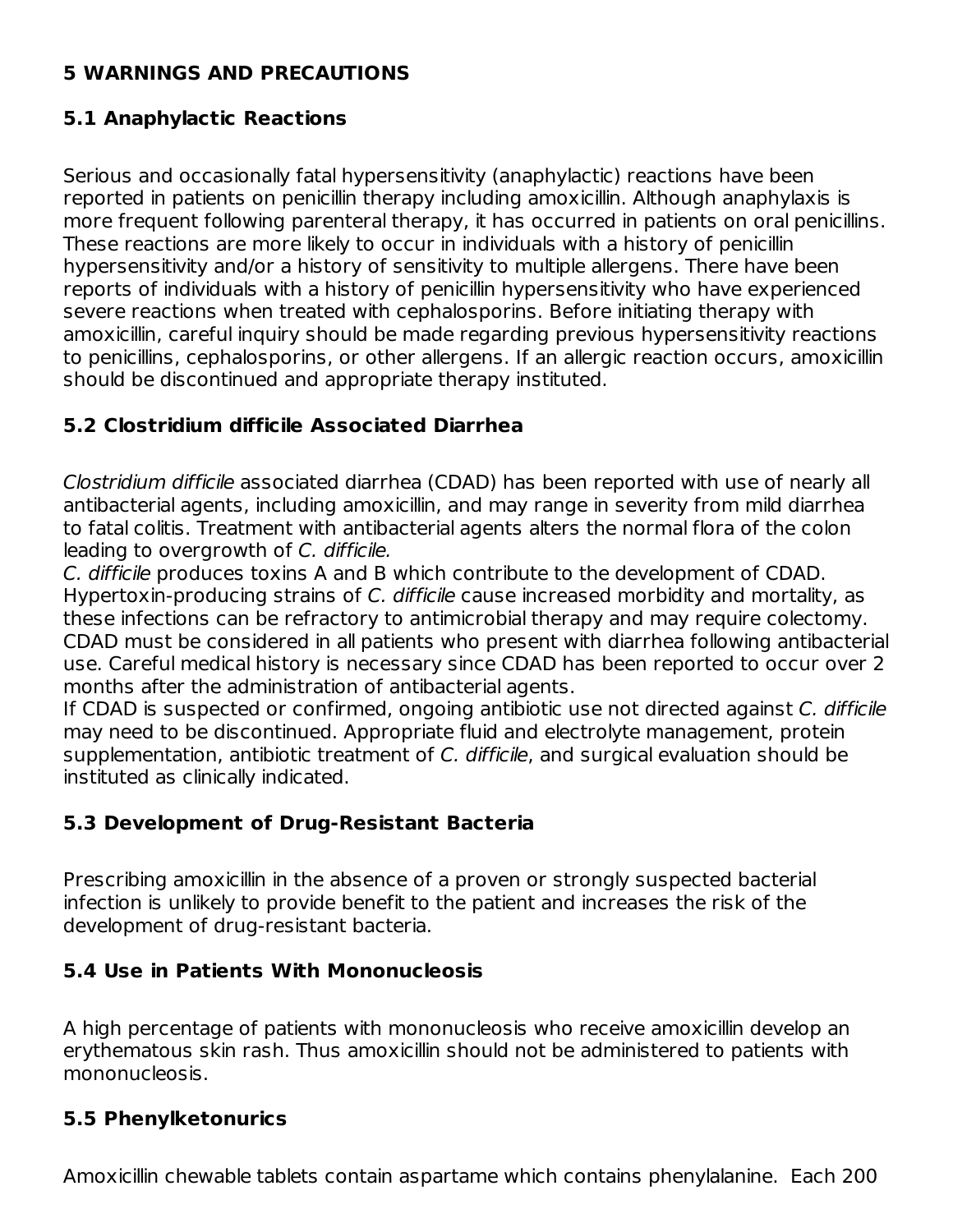mg chewable tablet contains 1.82 mg phenylalanine; each 400 mg chewable tablet contains 3.64 mg phenylalanine. The oral suspensions of Amoxicillin do not contain phenylalanine and can be used by phenylketonurics.

## **6 ADVERSE REACTIONS**

The following are discussed in more detail in other sections of the labeling:

- · Anaphylactic reactions [see Warnings and Precautions (5.1)]
- CDAD [see Warnings and Precautions (5.2)]

## **6.1 Clinical Trials Experience**

Because clinical trials are conducted under widely varying conditions, adverse reaction rates observed in the clinical trials of a drug cannot be directly compared to rates in the clinical trials of another drug and may not reflect the rates observed in practice.

The most common adverse reactions  $(>1\%)$  observed in clinical trials of amoxicillin capsules, tablets or oral suspension were diarrhea, rash, vomiting, and nausea.

**Triple therapy**: The most frequently reported adverse events for patients who received triple therapy (amoxicillin/clarithromycin/ lansoprazole) were diarrhea (7%), headache (6%), and taste perversion (5%).

**Dual therapy**: The most frequently reported adverse events for patients who received double therapy amoxicillin/lansoprazole were diarrhea (8%) and headache (7%). For more information on adverse reactions with clarithromycin or lansoprazole, refer to the Adverse Reactions section of their package inserts.

## **6.2 Postmarketing or Other Experience**

In addition to adverse events reported from clinical trials, the following events have been identified during postmarketing use of penicillins. Because they are reported voluntarily from a population of unknown size, estimates of frequency cannot be made. These events have been chosen for inclusion due to a combination of their seriousness, frequency of reporting, or potential causal connection to AMOXICILLIN.

· **Infections and Infestations:** Mucocutaneous candidiasis.

**Gastrointestinal:** Black hairy tongue, and hemorrhagic/pseudomembranous colitis.

Onset of pseudomembranous colitis symptoms may occur during or after antibacterial treatment [see Warnings and Precautions (5.2)].

· **Hypersensitivity Reactions:** Anaphylaxis [see Warnings and Precautions (5.1)]. Serum sickness–like reactions, erythematous maculopapular rashes, erythema multiforme, Stevens‑Johnson syndrome, exfoliative dermatitis, toxic epidermal necrolysis, acute generalized exanthematous pustulosis, hypersensitivity vasculitis, and urticaria have been reported.

**Liver:** A moderate rise in AST and/or ALT has been noted, but the significance of this finding is unknown. Hepatic dysfunction including cholestatic jaundice, hepatic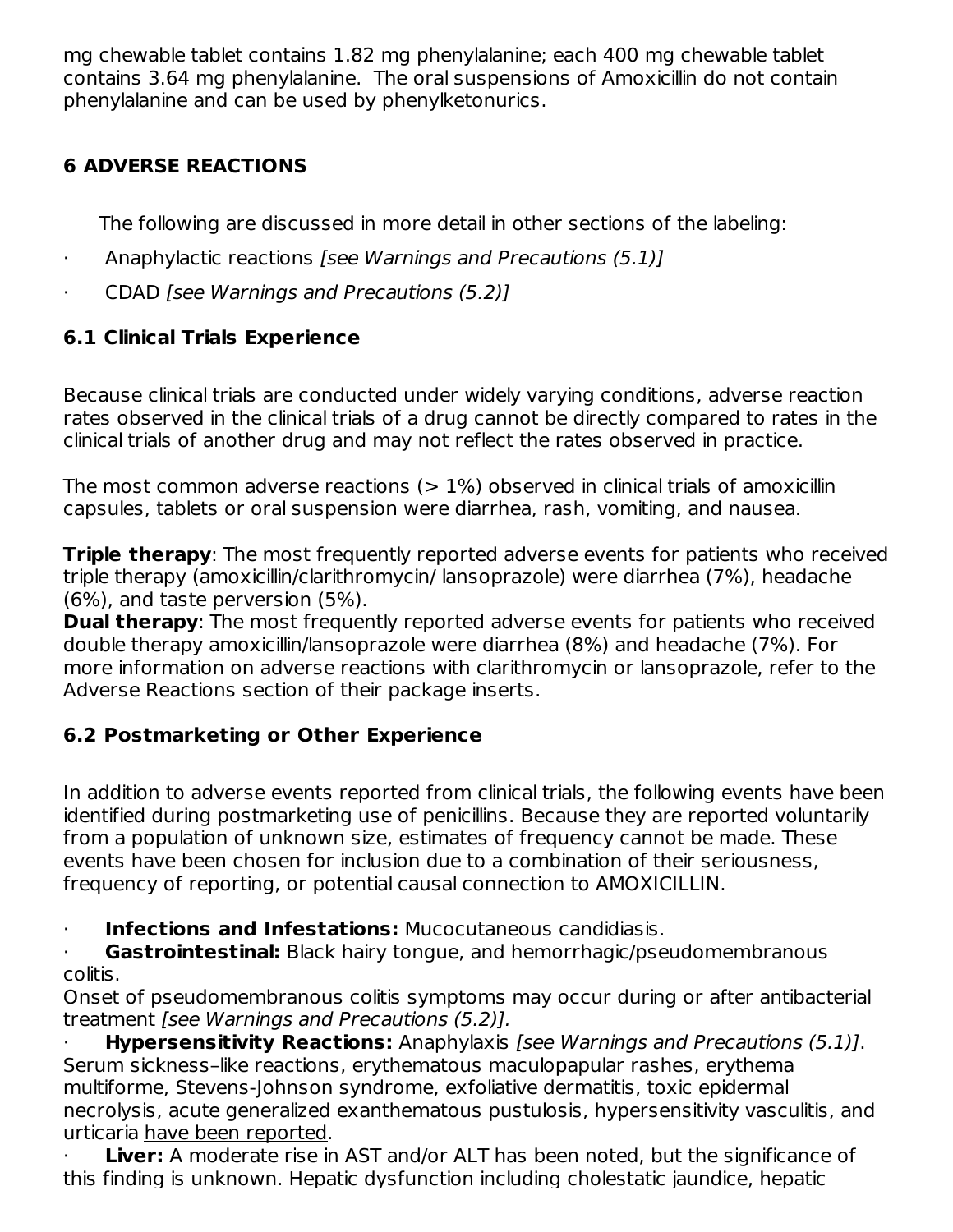this finding is unknown. Hepatic dysfunction including cholestatic jaundice, hepatic cholestasis and acute cytolytic hepatitis have been reported.

**Renal:** Crystalluria has been reported[see Overdosage (10)].

· **Hemic and Lymphatic Systems:** Anemia, including hemolytic anemia, thrombocytopenia, thrombocytopenic purpura, eosinophilia, leukopenia, and agranulocytosis have been reported. These reactions are usually reversible on discontinuation of therapy and are believed to be hypersensitivity phenomena.

· **Central Nervous System:** Reversible hyperactivity, agitation, anxiety, insomnia, confusion, convulsions, behavioral changes, and/or dizziness have been reported

**Miscellaneous:** Tooth discoloration (brown, yellow, or gray staining) has been reported. Most reports occurred in pediatric patients. Discoloration was reduced or eliminated with brushing or dental cleaning in most cases.

## **7 DRUG INTERACTIONS**

## **7.1 Probenecid**

Probenecid decreases the renal tubular secretion of amoxicillin. Concurrent use of amoxicillin and probenecid may result in increased and prolonged blood levels of amoxicillin.

## **7.2 Oral Anticoagulants**

Abnormal prolongation of prothrombin time (increased international normalized ratio [INR]) has been reported in patients receiving amoxicillin and oral anticoagulants. Appropriate monitoring should be undertaken when anticoagulants are prescribed concurrently. Adjustments in the dose of oral anticoagulants may be necessary to maintain the desired level of anticoagulation.

## **7.3 Allopurinol**

The concurrent administration of allopurinol and amoxicillin increases the incidence of rashes in patients receiving both drugs as compared to patients receiving amoxicillin alone. It is not known whether this potentiation of amoxicillin rashes is due to allopurinol or the hyperuricemia present in these patients.

## **7.4 Oral Contraceptives**

Amoxicillin may affect the gut flora, leading to lower estrogen reabsorption and reduced efficacy of combined oral estrogen/progesterone contraceptives.

## **7.5 Other Antibacterials**

Chloramphenicol, macrolides, sulfonamides, and tetracyclines may interfere with the bactericidal effects of penicillin. This has been demonstrated in vitro; however, the clinical significance of this interaction is not well documented.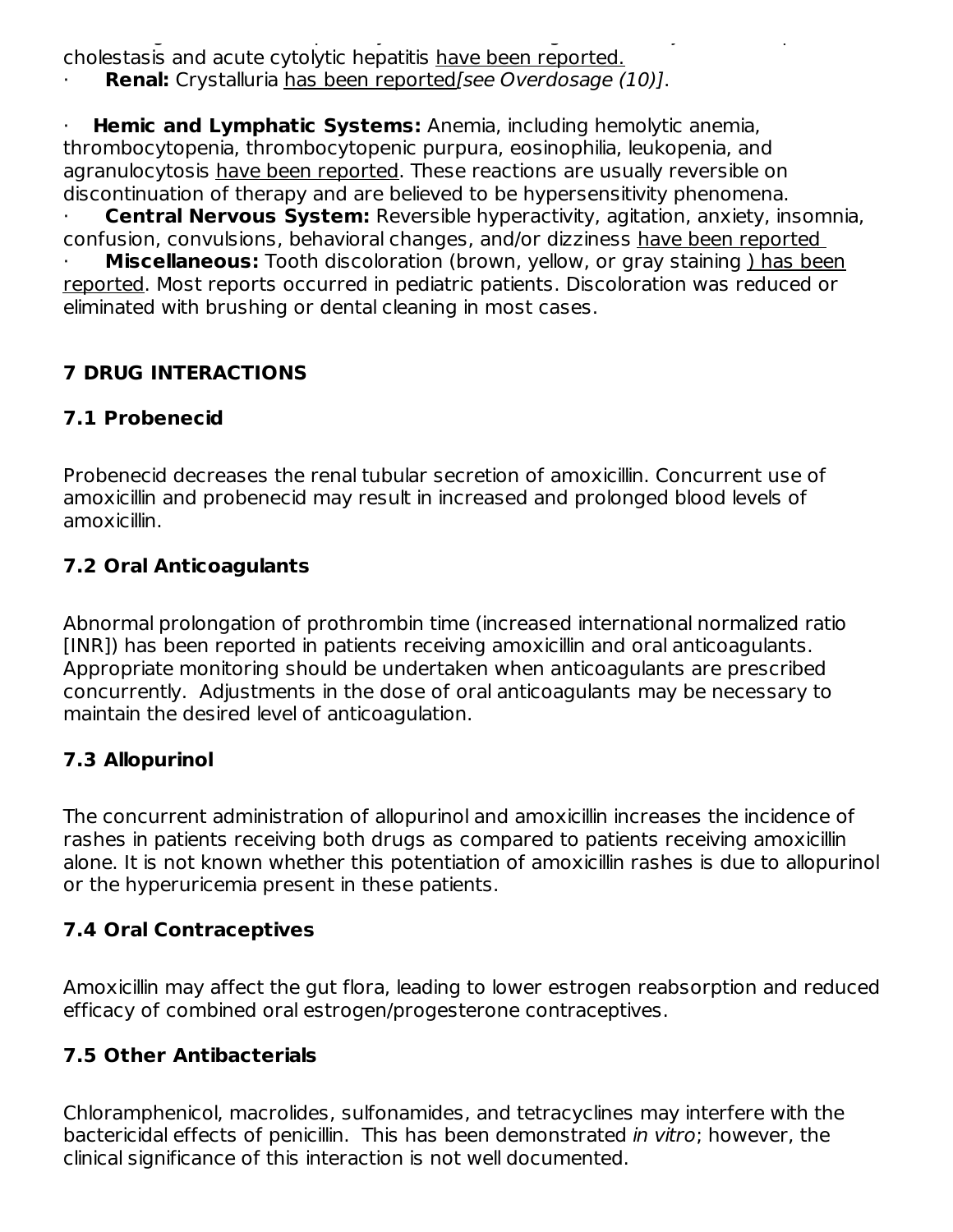### **7.6 Effects on Laboratory Tests**

High urine concentrations of ampicillin may result in false-positive reactions when testing for the presence of glucose in urine using CLINITEST  $^\circledR$ , Benedict's Solution, or Fehling's Solution. Since this effect may also occur with amoxicillin, it is recommended that glucose tests based on enzymatic glucose oxidase reactions (such as CLINISTIX  $^\circledR$ ) be used.

Following administration of ampicillin or amoxicillin to pregnant women, a transient decrease in plasma concentration of total conjugated estriol, estriol-glucuronide, conjugated estrone, and estradiol has been noted.

## **8 USE IN SPECIFIC POPULATIONS**

### **8.1 Pregnancy**

Teratogenic Effects: Pregnancy Category B. Reproduction studies have been performed in mice and rats at doses up to 2000 mg/kg (3 and 6 times the 3 g human dose, based on body surface area). There was no evidence of harm to the fetus due to amoxicillin. There are, however, no adequate and well‑controlled studies in pregnant women. Because animal reproduction studies are not always predictive of human response, amoxicillin should be used during pregnancy only if clearly needed.

### **8.2 Labor & Delivery**

Oral ampicillin is poorly absorbed during labor. It is not known whether use of amoxicillin in humans during labor or delivery has immediate or delayed adverse effects on the fetus, prolongs the duration of labor, or increases the likelihood of the necessity for an obstetrical intervention.

### **8.3 Nursing Mothers**

Penicillins have been shown to be excreted in human milk. Amoxicillin use by nursing mothers may lead to sensitization of infants. Caution should be exercised when amoxicillin is administered to a nursing woman.

### **8.4 Pediatric Use**

Because of incompletely developed renal function in neonates and young infants, the elimination of amoxicillin may be delayed. Dosing of AMOXICILLIN should be modified in pediatric patients 12 weeks or younger (£ 3 months). [See Dosage and Administration( 2.2).]

### **8.5 Geriatric Use**

An analysis of clinical studies of amoxicillin was conducted to determine whether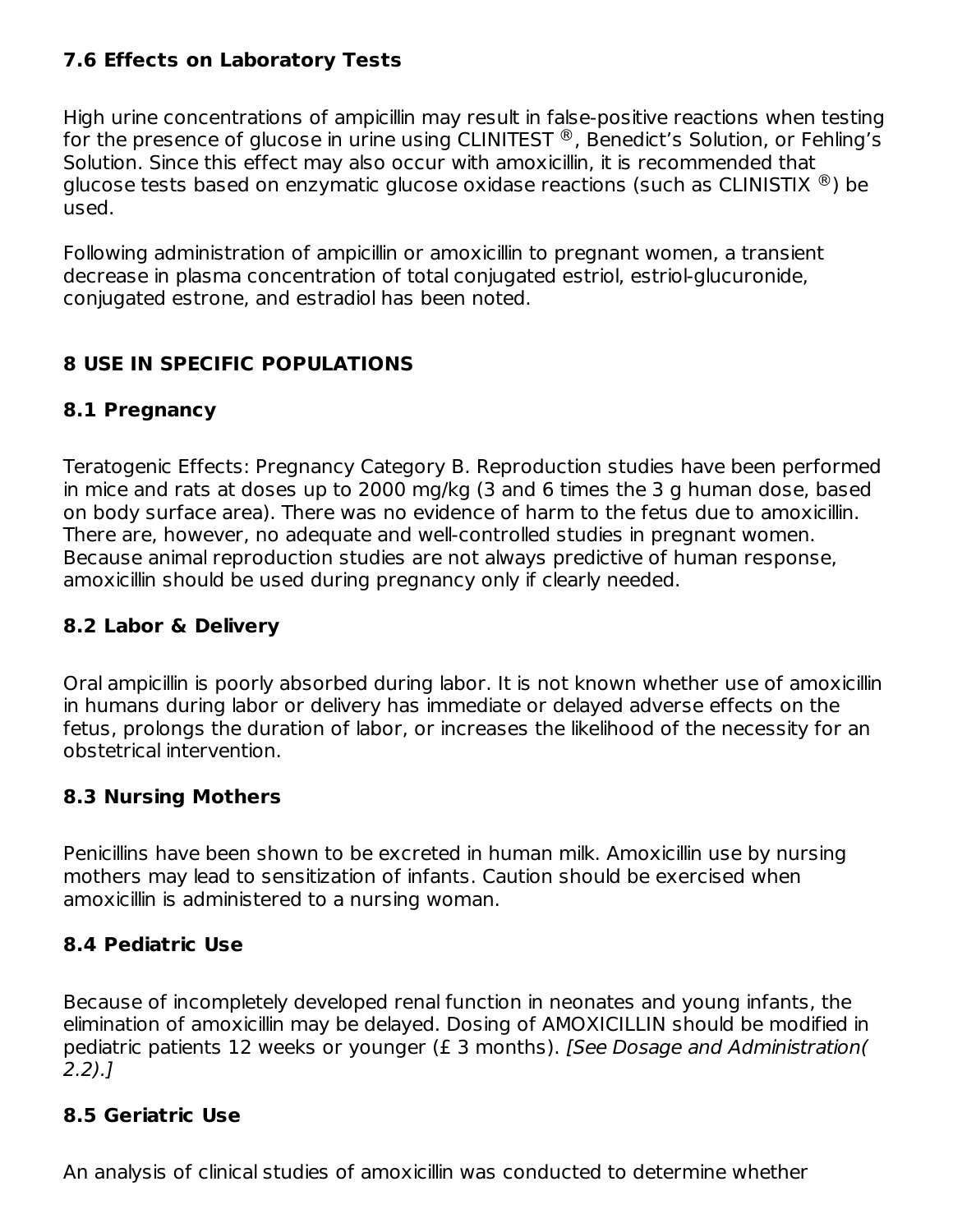subjects aged 65 and over respond differently from younger subjects. These analyses have not identified differences in responses between the elderly and younger patients, but a greater sensitivity of some older individuals cannot be ruled out.

This drug is known to be substantially excreted by the kidney, and the risk of toxic reactions to this drug may be greater in patients with impaired renal function. Because elderly patients are more likely to have decreased renal function, care should be taken in dose selection, and it may be useful to monitor renal function.

## **8.6 Dosing in Renal Impairment**

Amoxicillin is primarily eliminated by the kidney and dosage adjustment is usually required in patients with severe renal impairment (GFR <30 mL/min). See Dosing in Renal Impairment ( 2.4) for specific recommendations in patients with renal impairment.

## **10 OVERDOSAGE**

In case of overdosage, discontinue medication, treat symptomatically, and institute supportive measures as required. A prospective study of 51 pediatric patients at a poison-control center suggested that overdosages of less than 250 mg/kg of amoxicillin are not associated with significant clinical symptoms.

Interstitial nephritis resulting in oliguric renal failure has been reported in a small number of patients after overdosage with amoxicillin  $^1$ .

Crystalluria, in some cases leading to renal failure, has also been reported after amoxicillin overdosage in adult and pediatric patients. In case of overdosage, adequate fluid intake and diuresis should be maintained to reduce the risk of amoxicillin crystalluria.

Renal impairment appears to be reversible with cessation of drug administration. High blood levels may occur more readily in patients with impaired renal function because of decreased renal clearance of amoxicillin. Amoxicillin may be removed from circulation by hemodialysis.

## **11 DESCRIPTION**

Formulations of AMOXICILLIN contain amoxicillin, a semisynthetic antibiotic, an analog of ampicillin, with a broad spectrum of bactericidal activity against many Gram‑positive and Gram-negative microorganisms. Chemically, it is  $(2 S, 5 R, 6 R)$ -6- $( R)$ - $( - )$ -2-amino-2- $( p - )$ hydroxyphenyl)acetamido]-3,3-dimethyl-7-oxo-4-thia-1-azabicyclo[3.2.0]heptane-2 carboxylic acid trihydrate. It may be represented structurally as:

The amoxicillin molecular formula is C  $_{16}$ H  $_{19}$ N  $_{3}$ O  $_{5}$ S·3H  $_{2}$ O, and the molecular weight is 419.45.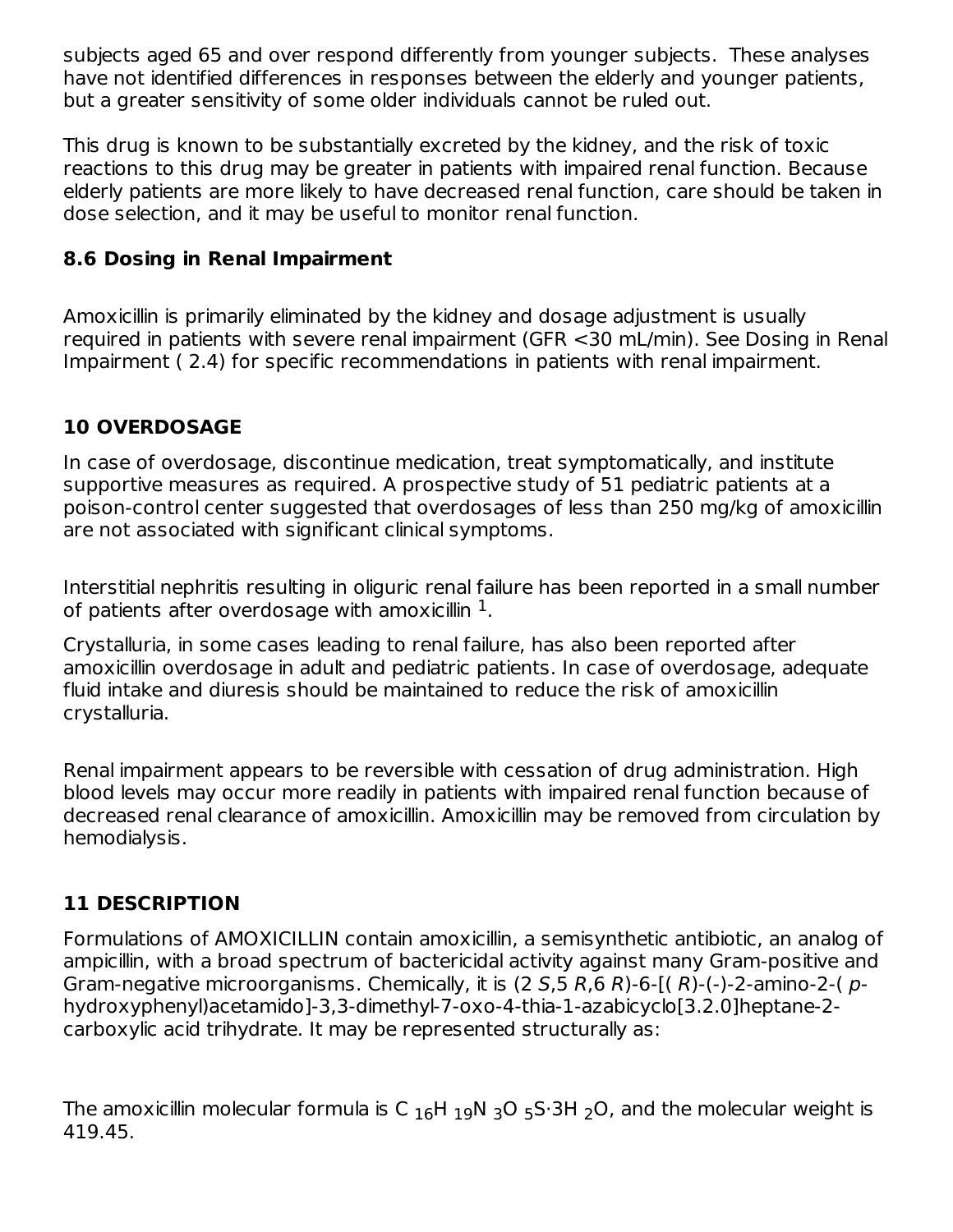**Amoxicillin Capsules, USP:** Each capsule of AMOXICILLIN, with royal blue opaque cap and pink opaque body, contains 250 mg or 500 mg amoxicillin as the trihydrate. The cap and body of the 250-mg capsule are imprinted with the product name AMOXIL and 250; the cap and body of the 500‑mg capsule are imprinted with AMOXIL and 500. Inactive ingredients: D&C Red No. 28, FD&C Blue No. 1, FD&C Red No. 40, gelatin, magnesium stearate, and titanium dioxide.

**Amoxicillin Tablets, USP:** Each tablet contains 500 mg or 875 mg amoxicillin as the trihydrate. Each film-coated, capsule-shaped, pink tablet is debossed with AMOXIL centered over 500 or 875, respectively. The 875-mg tablet is scored on the reverse side. Inactive ingredients: Colloidal silicon dioxide, crospovidone, FD&C Red No. 30 aluminum lake, hypromellose, magnesium stearate, microcrystalline cellulose, polyethylene glycol, sodium starch glycolate, and titanium dioxide.

**Amoxicillin Powder for Oral Suspension, USP:** Each 5 mL of reconstituted suspension contains 125 mg, 200 mg, 250 mg or 400 mg amoxicillin as the trihydrate. Each 5 mL of the 125-mg reconstituted suspension contains 0.11 mEq (2.51 mg) of sodium. Each 5 mL of the 200-mg reconstituted suspension contains 0.15 mEq (3.39 mg) of sodium. Each 5 mL of the 250‑mg reconstituted suspension contains 0.15 mEq (3.36 mg) of sodium; each 5 mL of the 400‑mg reconstituted suspension contains 0.19 mEq (4.33 mg) of sodium. Inactive ingredients: FD&C Red No. 3, flavorings, silica gel, sodium benzoate, sodium citrate, sucrose, and xanthan gum.

## **12 CLINICAL PHARMACOLOGY**

## **12.1 Mechanism of Action**

Amoxicillin is an antibacterial drug. [see Microbiology ( 12.4)].

## **12.2 Pharmacokinetics**

Absorption: Amoxicillin is stable in the presence of gastric acid and is rapidly absorbed after oral administration. The effect of food on the absorption of amoxicillin from the tablets and suspension of amoxicillin has been partially investigated; 400‑mg and 875‑mg formulations have been studied only when administered at the start of a light meal.

Orally administered doses of 250‑mg and 500‑mg amoxicillin capsules result in average peak blood levels 1 to 2 hours after administration in the range of 3.5 mcg/mL to 5.0 mcg/mL and 5.5 mcg/mL to 7.5 mcg/mL, respectively.

Mean amoxicillin pharmacokinetic parameters from an open, two-part, single-dose crossover bioequivalence study in 27 adults comparing 875 mg of AMOXICILLIN with 875 mg of AUGMENTIN ® (amoxicillin/clavulanate potassium) showed that the 875-mg tablet of Amoxicillin produces an AUC  $_{0\text{-}\infty}$  of 35.4  $\pm$  8.1 mcg $\cdot$ hr/mL and a C  $_{\sf max}$  of 13.8 ± 4.1 mcg/mL. Dosing was at the start of a light meal following an overnight fast.

Orally administered doses of amoxicillin suspension, 125 mg/5 mL and 250 mg/5 mL,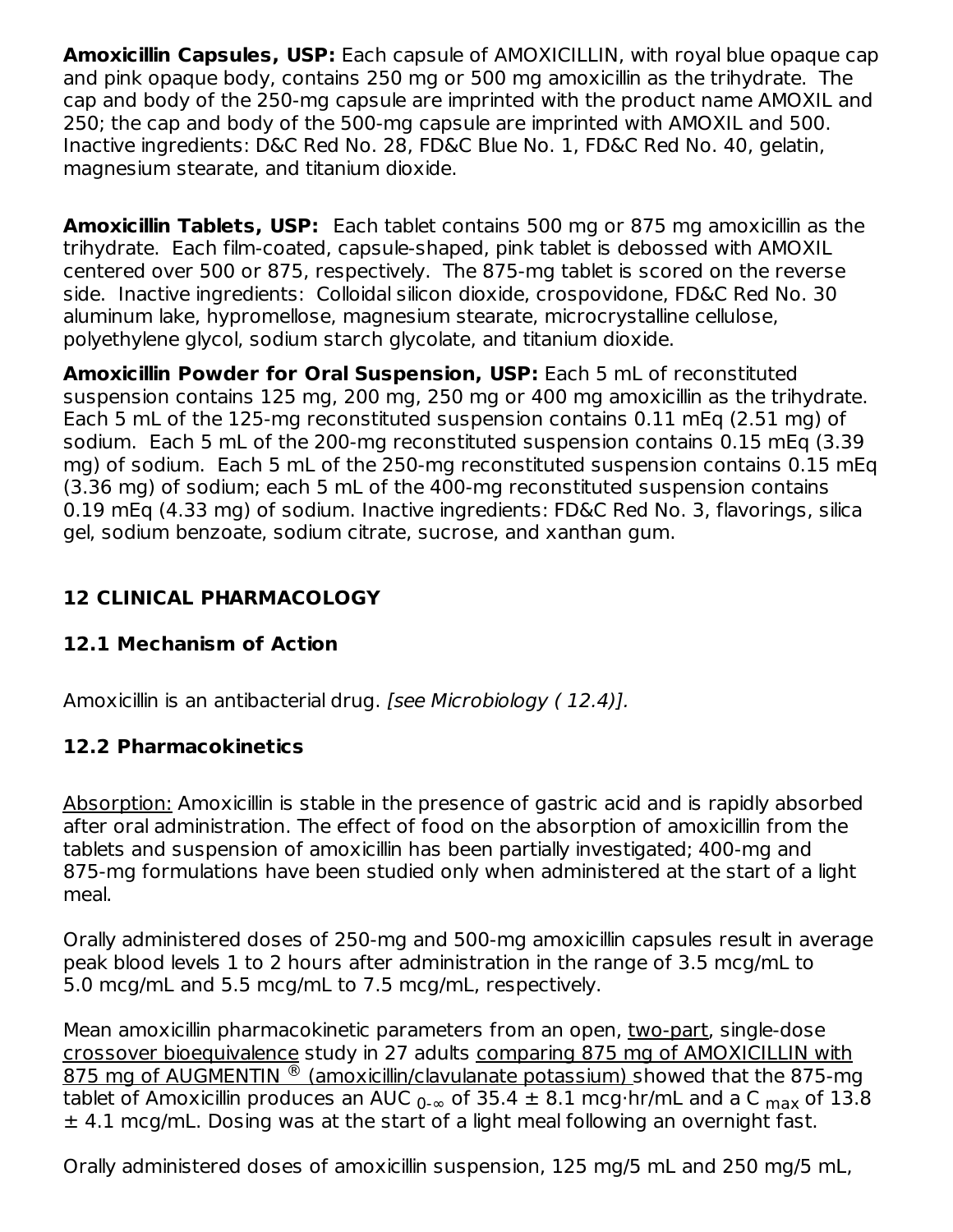result in average peak blood levels 1 to 2 hours after administration in the range of 1.5 mcg/mL to 3.0 mcg/mL and 3.5 mcg/mL to 5.0 mcg/mL, respectively.

Oral administration of single doses of 400‑mg chewable tablets and 400 mg/5 mL suspension of amoxicillin to 24 adult volunteers yielded comparable pharmacokinetic data:

#### **Table 3: Mean Pharmacokinetic Parameters of Amoxicillin (400 mg chewable tablets and 400 mg/5 mL suspension) in Healthy Adults**

| <b>Dose</b>                                                       | AUC0-∞<br>$(mcq\cdot hr/mL)$ | Cmax (mcg/mL)t           |
|-------------------------------------------------------------------|------------------------------|--------------------------|
| Amoxicillin                                                       | Amoxicillin<br>$(\pm S.D.)$  | Amoxicillin $(\pm S.D.)$ |
| 400<br>$(5 \quad mL \quad of 17.1 \, (3.1))$<br>mg<br>suspension) |                              | 5.92(1.62)               |
| 400 mg $(1$ chewable tablet) $ 17.1 (3.1) $                       |                              | 5.18(1.64)               |

\* Administered at the start of a light meal.

† Mean values of 24 normal volunteers. Peak concentrations occurred approximately 1 hour after the dose.

Distribution: Amoxicillin diffuses readily into most body tissues and fluids, with the exception of brain and spinal fluid, except when meninges are inflamed. In blood serum, amoxicillin is approximately 20% protein‑bound. Following a 1‑gram dose and utilizing a special skin window technique to determine levels of the antibiotic, it was noted that therapeutic levels were found in the interstitial fluid.

Metabolism and Excretion: The half-life of amoxicillin is 61.3 minutes. Approximately 60% of an orally administered dose of amoxicillin is excreted in the urine within 6 to 8 hours. Detectable serum levels are observed up to 8 hours after an orally administered dose of amoxicillin. Since most of the amoxicillin is excreted unchanged in the urine, its excretion can be delayed by concurrent administration of probenecid [see DRUG INTERACTIONS (7.1)].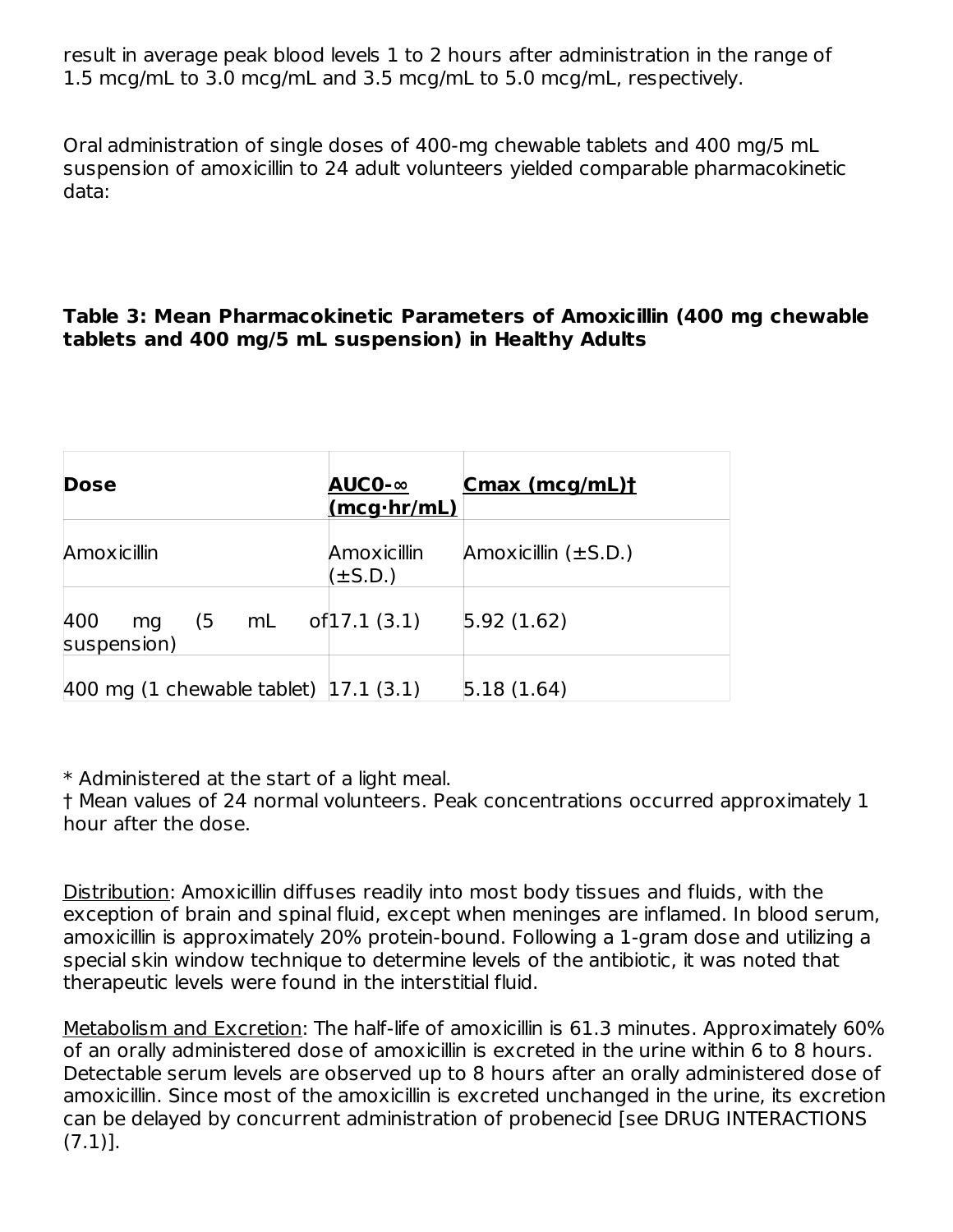### **12.4 Microbiology**

Mechanism of Action

Amoxicillin is similar to penicillin in its bactericidal action against susceptible bacteria during the stage of active multiplication. It acts through the inhibition of cell wall biosynthesis that leads to the death of the bacteria.

Mechanism of Resistance

Resistance to amoxicillin is mediated primarily through enzymes called beta-lactamases that cleave the beta-lactam ring of amoxicillin, rendering it inactive.

Amoxicillin has been shown to be active against most isolates of the bacteria listed below, both in vitro and in clinical infections as described in the INDICATIONS AND USAGE section.

Gram-Positive Bacteria Enterococcus faecalis Staphylococcus spp. Streptococcus pneumoniae Streptococcus spp. (alpha and beta-hemolytic) **Gram-Negative Bacteria** Escherichiacoli

Haemophilus influenzae Helicobacter pylori Proteus mirabilis

#### Susceptibility Test Methods:

For specific information regarding susceptibility test interpretive criteria and associated test methods and quality control standards recognized by FDA for this drug, please see: https://www.fda.gov/STIC.

## **13 NONCLINICAL TOXICOLOGY**

## **13.1 Carcinogenesis & Mutagenesis & Impairment Of Fertility**

Long-term studies in animals have not been performed to evaluate carcinogenic potential. Studies to detect mutagenic potential of amoxicillin alone have not been conducted; however, the following information is available from tests on a 4:1 mixture of amoxicillin and potassium clavulanate (AUGMENTIN). Augmentin was non-mutagenic in the Ames bacterial mutation assay, and the yeast gene conversion assay. Augmentin was weakly positive in the mouse lymphoma assay, but the trend toward increased mutation frequencies in this assay occurred at doses that were also associated with decreased cell survival. Augmentin was negative in the mouse micronucleus test and in the dominant lethal assay in mice. Potassium clavulanate alone was tested in the Ames bacterial mutation assay and in the mouse micronucleus test, and was negative in each of these assays. In a multi‑generation reproduction study in rats, no impairment of fertility or other adverse reproductive effects were seen at doses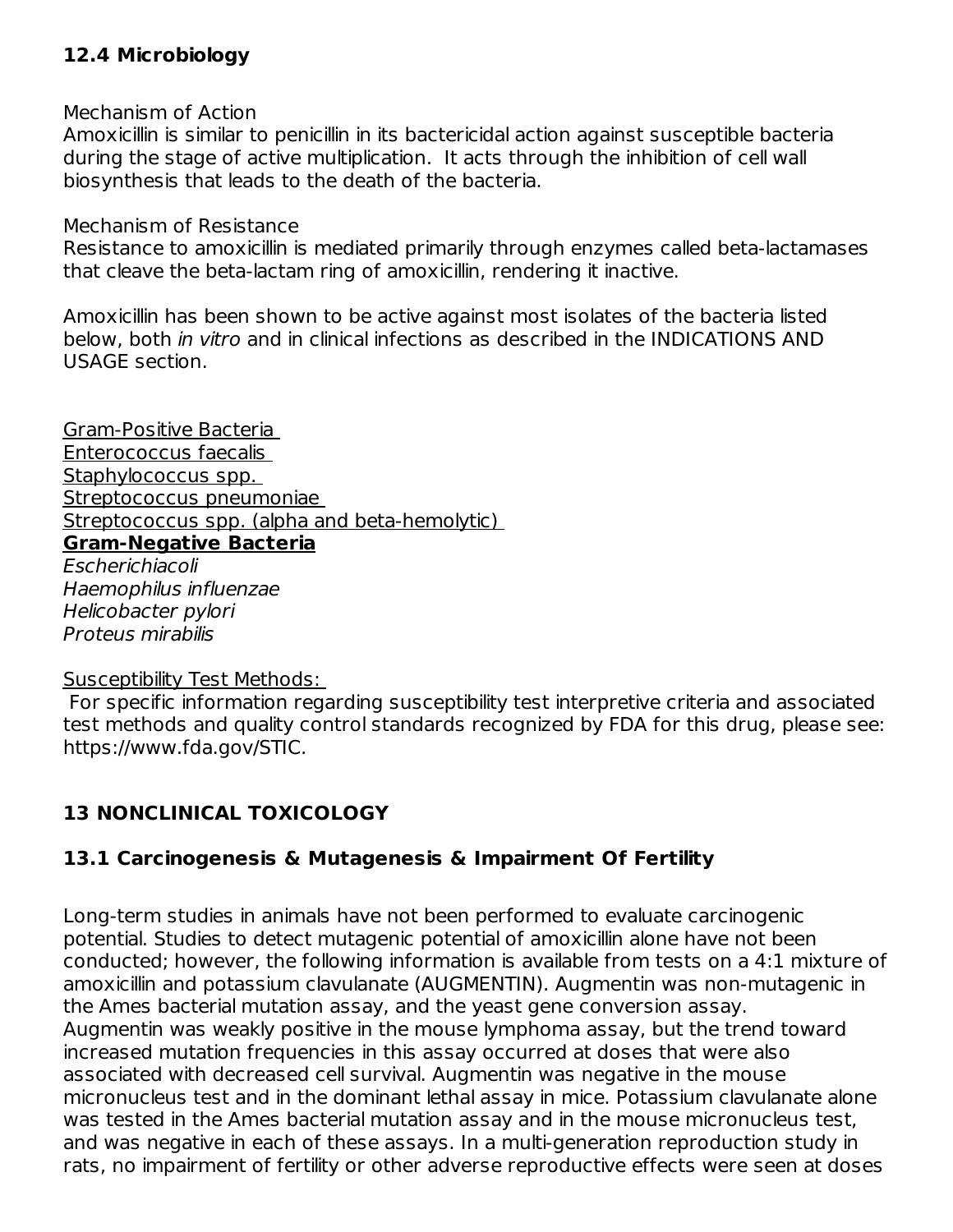up to 500 mg/kg (approximately 2 times the 3 g human dose based on body surface area).

## **14 CLINICAL STUDIES**

## **14.1 H. pylori Eradication to Reduce the Risk of Duodenal Ulcer Recurrence**

Randomized, double-blind clinical studies performed in the United States in patients with H. pylori and duodenal ulcer disease (defined as an active ulcer or history of an ulcer within 1 year) evaluated the efficacy of lansoprazole in combination with amoxicillin capsules and clarithromycin tablets as triple 14‑day therapy, or in combination with amoxicillin capsules as dual 14-day therapy, for the eradication of H. pylori. Based on the results of these studies, the safety and efficacy of 2 different eradication regimens were established: **Triple therapy:** Amoxicillin 1 gram twice daily/clarithromycin 500 mg twice daily/lansoprazole 30 mg twice daily (see Table 6).**Dual therapy:** Amoxicillin 1 gram three times daily/lansoprazole 30 mg three times daily (see Table 7). All treatments were for 14 days. H. pylori eradication was defined as 2 negative tests (culture and histology) at 4 to 6 weeks following the end of treatment. Triple therapy was shown to be more effective than all possible dual therapy combinations. Dual therapy was shown to be more effective than both monotherapies. Eradication of H. pylori has been shown to reduce the risk of duodenal ulcer recurrence.

| <b>Study</b> | <b>Triple Therapy</b>                                                                          | <b>Triple Therapy</b>                                                           |  |  |  |
|--------------|------------------------------------------------------------------------------------------------|---------------------------------------------------------------------------------|--|--|--|
|              | <b>Evaluable Analysis <sup>a</sup></b><br>[95% Confidence<br>Interval]<br>(number of patients) | Intent-to-Treat Analysis b<br>[95% Confidence Interval]<br>(number of patients) |  |  |  |
| Study 1      | 92<br>$[80.0 - 97.7]$<br>$(n = 48)$                                                            | 86<br>$[73.3 - 93.5]$<br>$(n = 55)$                                             |  |  |  |
| Study 2      | 86<br>$[75.7 - 93.6]$<br>$(n = 66)$                                                            | 83<br>$[72.0 - 90.8]$<br>$(n = 70)$                                             |  |  |  |

### **Table 6. H. pylori Eradication Rates When Amoxicillin is Administered as Part of a Triple Therapy Regimen**

This analysis was based on evaluable patients with confirmed duodenal ulcer (active or within 1 year) and H, *pylori* infection at baseline defined as at least 2 of 3 positive endoscopic tests from CLOtest  $^{\circledR}$ , histology, and/or culture. Patients were included in the analysis if they completed the study. Additionally, if patients dropped out of the a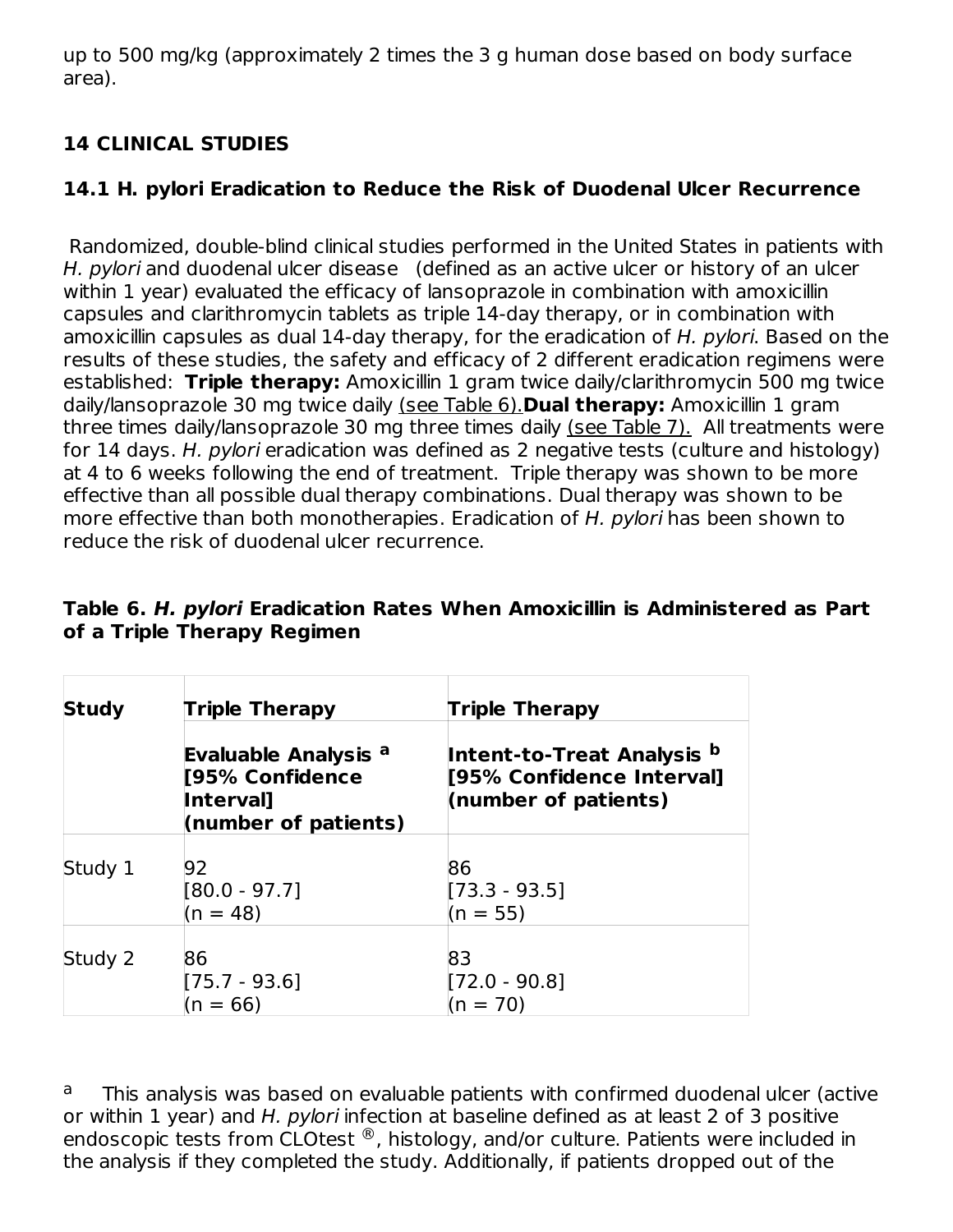study due to an adverse event related to the study drug, they were included in the analysis as failures of therapy.

Patients were included in the analysis if they had documented H. pylori infection at baseline as defined above and had a confirmed duodenal ulcer (active or within 1 year). All dropouts were included as failures of therapy. b

### **Table 7. H. pylori Eradication Rates When Amoxicillin is Administered as Part of a Dual Therapy Regimen**

| <b>Study</b> | <b>Dual Therapy</b>                                                                       | <b>Dual Therapy</b>                                                             |  |  |  |
|--------------|-------------------------------------------------------------------------------------------|---------------------------------------------------------------------------------|--|--|--|
|              | <b>Evaluable Analysis a</b><br>[95% Confidence<br><b>Interval</b><br>(number of patients) | Intent-to-Treat Analysis b<br>[95% Confidence Interval]<br>(number of patients) |  |  |  |
| Study 1      | 77<br>$[62.5 - 87.2]$<br>$(n = 51)$                                                       | 70<br>$[56.8 - 81.2]$<br>$(n = 60)$                                             |  |  |  |
| Study 2      | 66<br>$[51.9 - 77.5]$<br>$(n = 58)$                                                       | 61<br>$[48.5 - 72.9]$<br>$(n = 67)$                                             |  |  |  |

This analysis was based on evaluable patients with confirmed duodenal ulcer (active or within 1 year) and H. pylori infection at baseline defined as at least 2 of 3 positive endoscopic tests from CLOtest  $^{\circledR}$ , histology, and/or culture. Patients were included in the analysis if they completed the study. Additionally, if patients dropped out of the study due to an adverse event related to the study drug, they were included in the analysis as failures of therapy. a

Patients were included in the analysis if they had documented H. pylori infection at baseline as defined above and had a confirmed duodenal ulcer (active or within 1 year). All dropouts were included as failures of therapy. b

## **15 REFERENCES**

1. Swanson-Biearman B, Dean BS, Lopez G, Krenzelok EP. The effects of penicillin and cephalosporin ingestions in children less than six years of age. Vet Hum Toxicol. 1988; 30: 66‑67.

## **16 HOW SUPPLIED/STORAGE AND HANDLING**

**Amoxicillin Capsules, USP:** Each capsule of amoxicillin, with royal blue opaque cap and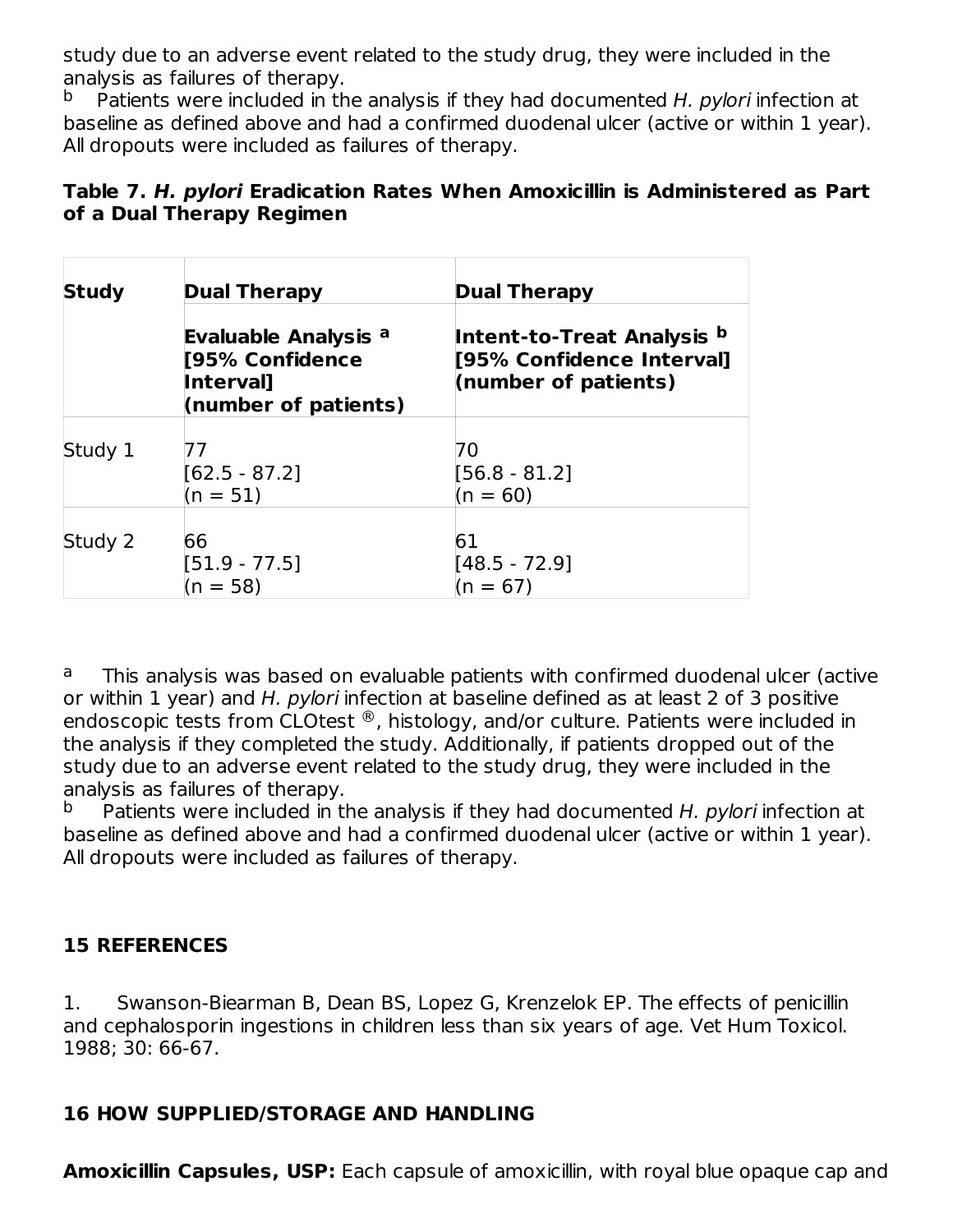pink opaque body, contains 250 mg or 500 mg amoxicillin as the trihydrate. The cap and body of the 250-mg capsule are imprinted with the product name AMOXIL and 250; the cap and body of the 500 mg capsule are imprinted with AMOXIL and 500.

#### **250-mg Capsule**

- NDC 72789-074-04 Bottles of 4 NDC 72789-074-06 Bottles of 6 NDC 72789-074-30 Bottles of 30 **500-mg Capsule** NDC 72789-075-10 Bottles of 10 NDC 72789-075-20 Bottles of 20
- 

NDC 72789-075-30 Bottles of 30

**Store at 20°C – 25°C (68°F – 77°F) [See USP Controlled Room Temperature].**

#### **Dispense in a tight container as defined in the USP Keep this and all drugs out of the reach of children.**

### **17 PATIENT COUNSELING INFORMATION**

### **Information for Patients**

- Patients should be advised that amoxicillin may be taken every 8 hours or every 12 hours, depending on the dose prescribed.
- Patients should be counseled that antibacterial drugs, including amoxicillin, should only be used to treat bacterial infections. They do not treat viral infections (e.g., the common cold). When amoxicillin is prescribed to treat a bacterial infection, patients should be told that although it is common to feel better early in the course of therapy, the medication should be taken exactly as directed. Skipping doses or not completing the full course of therapy may: (1) decrease the effectiveness of the immediate treatment, and (2) increase the likelihood that bacteria will develop resistance and will not be treatable by amoxicillin or other antibacterial drugs in the future.
- Patients should be counseled that diarrhea is a common problem caused by antibiotics, and it usually ends when the antibiotic is discontinued. Sometimes after starting treatment with antibiotics, patients can develop watery and bloody stools (with or without stomach cramps and fever) even as late as 2 or more months after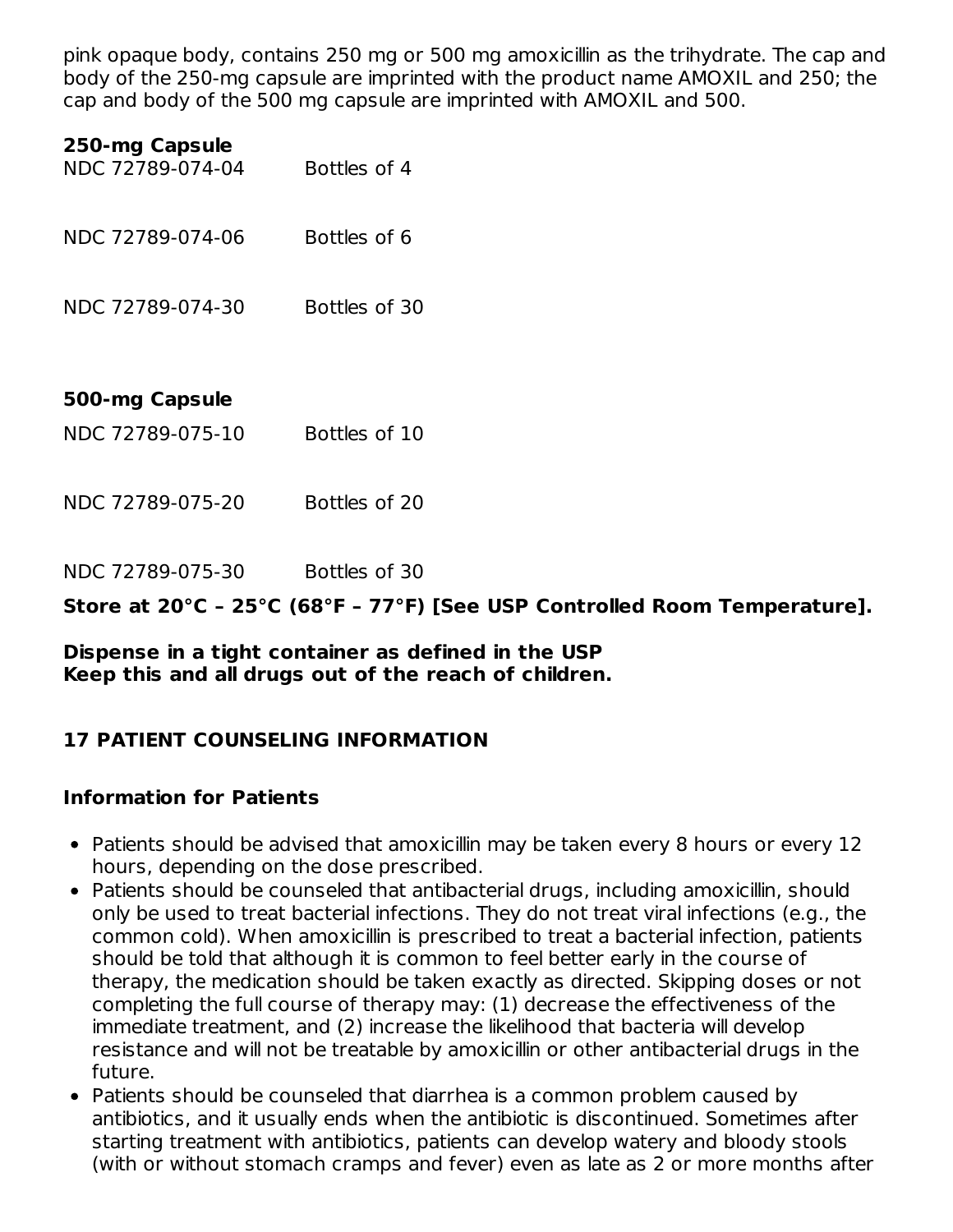having taken their last dose of the antibiotic. If this occurs, patients should contact their physician as soon as possible.

• Patients should be aware that amoxicillin contains a penicillin class drug product that can cause allergic reactions in some individual

CLINITEST is a registered trademark of Miles, Inc. CLINISTIX is a registered trademark of Bayer Corporation. CLOtest is a registered trademark of Kimberly-Clark Corporation.

AMOXIL is registered trademark of GlaxoSmithKline and is licensed to Neopharma Inc.

#### **Manufactured By:**

Neopharma Tennessee LLC. Bristol, TN 37620

#### **Manufactured for:**

Neopharma Inc. Princeton, NJ 08540

Revised: 09/2019

## **PACKAGE LABEL.PRINCIPAL DISPLAY PANEL**

Amoxicillin Capsules USP 250 mg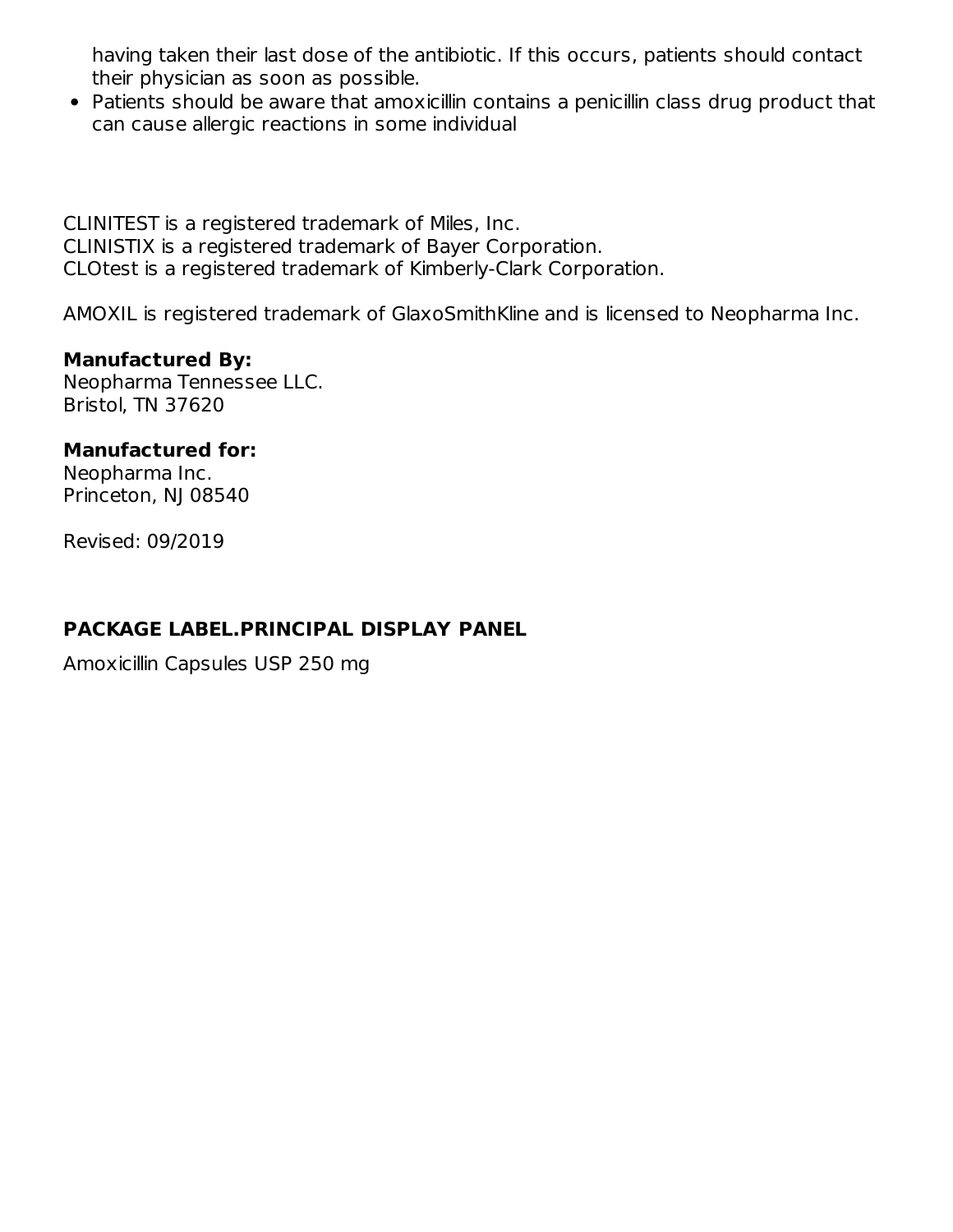

#### **PACKAGE LABEL.PRINCIPAL DISPLAY PANEL**

#### Amoxicillin Capsules USP 500 mg



**AMOXICILLIN** amoxicillin capsule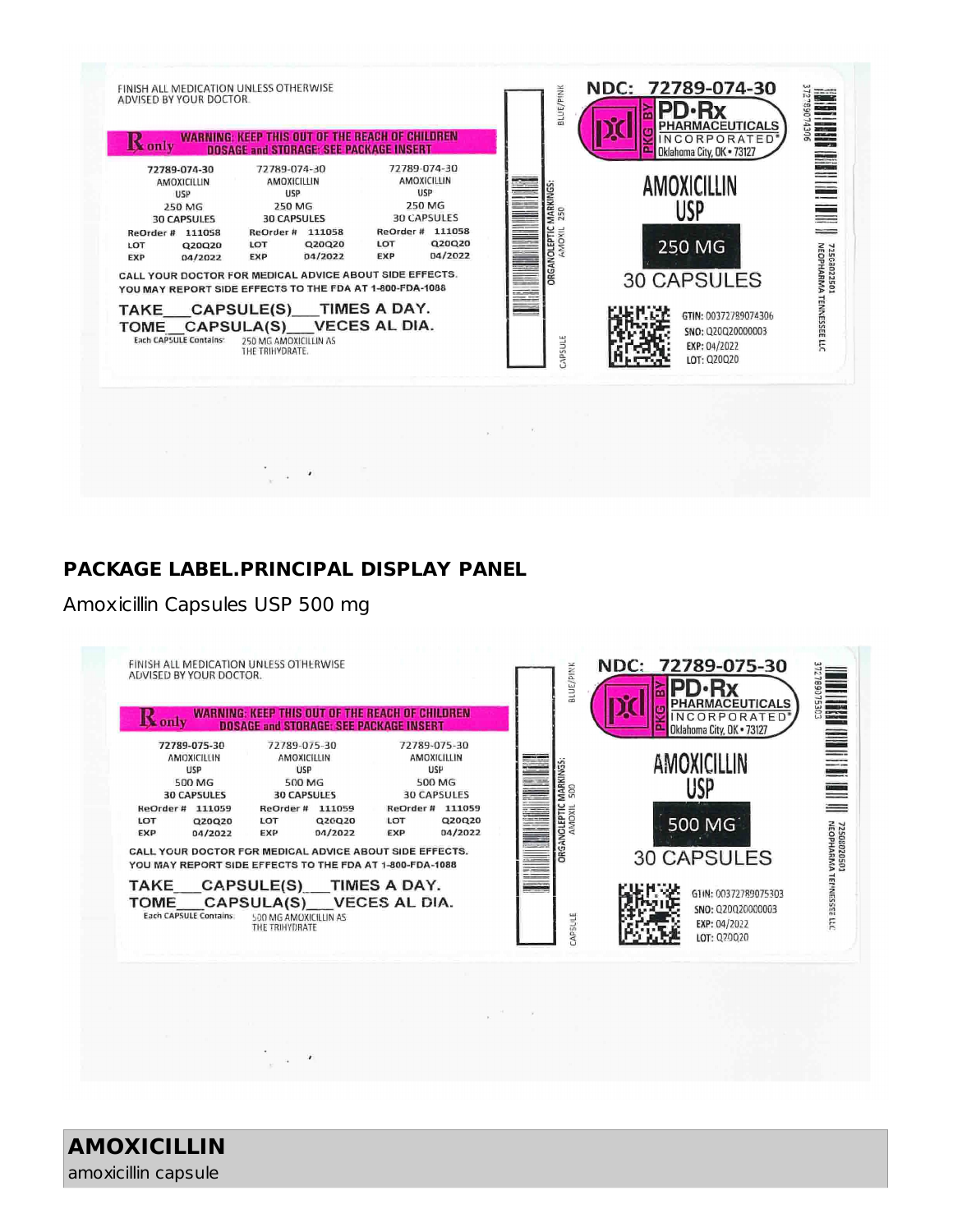|                | <b>Product Information</b>        |                                              |                                                           |                              |                                       |                          |                                     |
|----------------|-----------------------------------|----------------------------------------------|-----------------------------------------------------------|------------------------------|---------------------------------------|--------------------------|-------------------------------------|
|                | <b>Product Type</b>               |                                              | <b>HUMAN PRESCRIPTION</b><br><b>DRUG</b>                  | <b>Item Code</b><br>(Source) | 225)                                  | NDC:72789-074(NDC:72508- |                                     |
|                | <b>Route of Administration</b>    |                                              | ORAL                                                      |                              |                                       |                          |                                     |
|                |                                   |                                              |                                                           |                              |                                       |                          |                                     |
|                |                                   |                                              |                                                           |                              |                                       |                          |                                     |
|                |                                   | <b>Active Ingredient/Active Moiety</b>       |                                                           |                              |                                       |                          |                                     |
|                |                                   |                                              | <b>Ingredient Name</b>                                    |                              | <b>Basis of Strength Strength</b>     |                          |                                     |
|                | UNII:9EM05410Q9)                  |                                              | AMOXICILLIN (UNII: 804826J2HU) (AMOXICILLIN ANHYDROUS -   |                              | AMOXICILLIN ANHYDROUS 250 mg          |                          |                                     |
|                |                                   |                                              |                                                           |                              |                                       |                          |                                     |
|                | <b>Inactive Ingredients</b>       |                                              |                                                           |                              |                                       |                          |                                     |
|                |                                   |                                              | <b>Ingredient Name</b>                                    |                              |                                       | <b>Strength</b>          |                                     |
|                |                                   | <b>D&amp;C RED NO. 28 (UNII: 767IP0Y5NH)</b> |                                                           |                              |                                       |                          |                                     |
|                |                                   | FD&C BLUE NO. 1 (UNII: H3R47K3TBD)           |                                                           |                              |                                       |                          |                                     |
|                |                                   | FD&C RED NO. 40 (UNII: WZB9127XOA)           |                                                           |                              |                                       |                          |                                     |
|                | <b>GELATIN (UNII: 2G86QN327L)</b> |                                              |                                                           |                              |                                       |                          |                                     |
|                |                                   | <b>MAGNESIUM STEARATE (UNII: 70097M6I30)</b> |                                                           |                              |                                       |                          |                                     |
|                |                                   | <b>TITANIUM DIOXIDE (UNII: 15FIX9V2JP)</b>   |                                                           |                              |                                       |                          |                                     |
|                |                                   |                                              |                                                           |                              |                                       |                          |                                     |
|                |                                   | <b>Product Characteristics</b>               |                                                           |                              |                                       |                          |                                     |
|                | Color                             |                                              | blue (opaque cap), pink (opaque cap)                      | <b>Score</b>                 |                                       | no score                 |                                     |
|                | <b>Shape</b>                      | <b>CAPSULE</b>                               |                                                           | <b>Size</b>                  |                                       | 19 <sub>mm</sub>         |                                     |
|                | Flavor                            |                                              |                                                           |                              | <b>Imprint Code</b>                   | AMOXILand250             |                                     |
|                | <b>Contains</b>                   |                                              |                                                           |                              |                                       |                          |                                     |
|                |                                   |                                              |                                                           |                              |                                       |                          |                                     |
|                |                                   |                                              |                                                           |                              |                                       |                          |                                     |
|                | <b>Packaging</b>                  |                                              |                                                           |                              |                                       |                          |                                     |
| #              | <b>Item Code</b>                  |                                              | <b>Package Description</b>                                |                              | <b>Marketing Start</b><br><b>Date</b> |                          | <b>Marketing End</b><br><b>Date</b> |
| 1              | NDC: 72789-<br>074-04             | Product                                      | 4 in 1 BOTTLE, PLASTIC; Type 0: Not a Combination         |                              | 07/21/2020                            |                          |                                     |
| $\overline{2}$ | NDC: 72789-<br>074-06             | Product                                      | 6 in 1 BOTTLE, PLASTIC; Type 0: Not a Combination         |                              | 11/05/2020                            |                          |                                     |
| 3              | NDC: 72789-<br>074-30             | <b>Combination Product</b>                   | 30 in 1 BOTTLE, PLASTIC; Type 0: Not a                    |                              | 04/08/2020                            |                          |                                     |
|                |                                   |                                              |                                                           |                              |                                       |                          |                                     |
|                |                                   | <b>Marketing Information</b>                 |                                                           |                              |                                       |                          |                                     |
|                | <b>Marketing</b><br>Category      |                                              | <b>Application Number or Monograph</b><br><b>Citation</b> |                              | <b>Marketing Start</b><br>Date        |                          | <b>Marketing End</b><br>Date        |
| <b>ANDA</b>    |                                   | ANDA062216                                   |                                                           | 04/03/2019                   |                                       | 11/01/2022               |                                     |
|                |                                   |                                              |                                                           |                              |                                       |                          |                                     |

**AMOXICILLIN**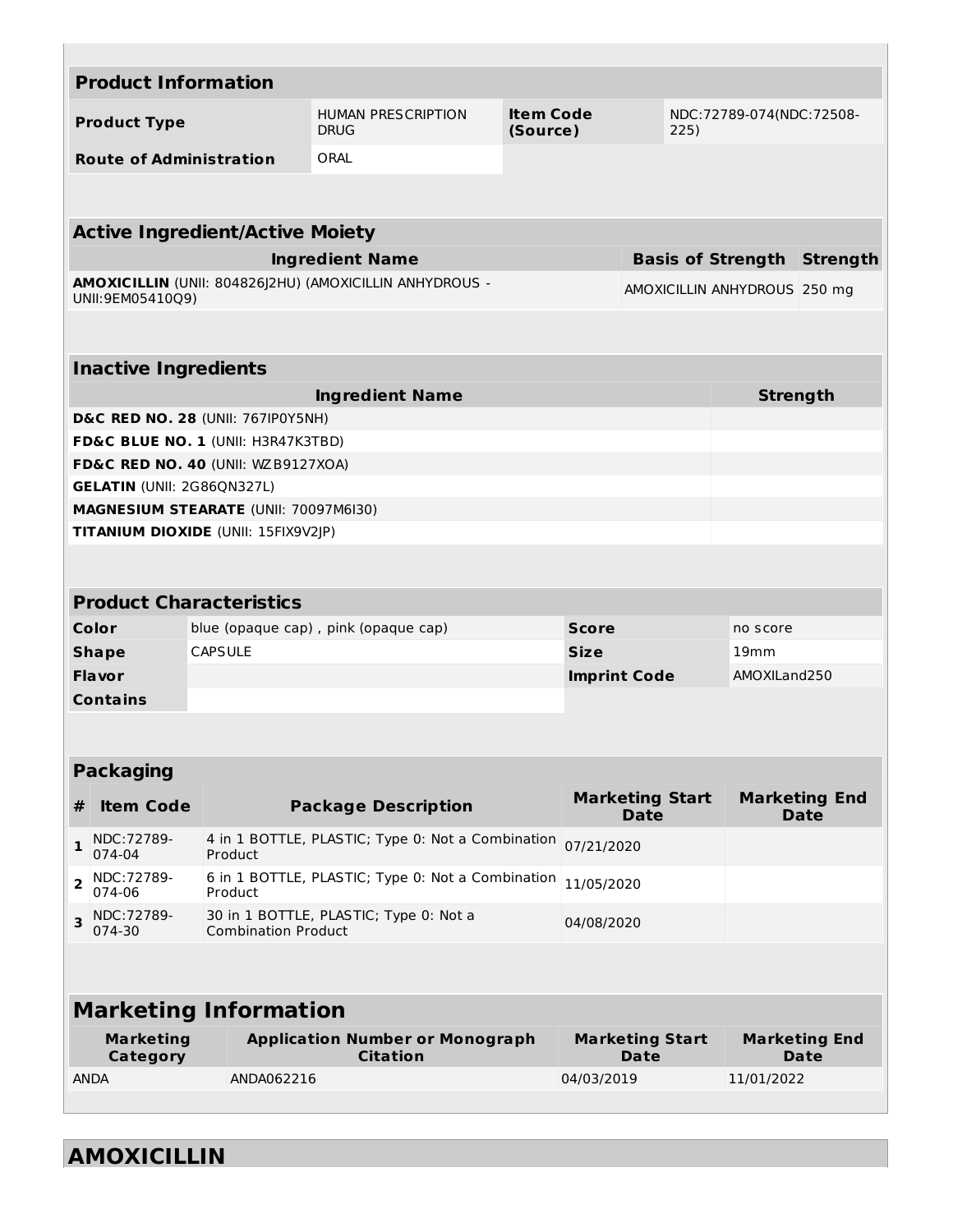| amoxicillin capsule                          |                                                                                    |                                                           |                              |                                       |      |                              |                                     |
|----------------------------------------------|------------------------------------------------------------------------------------|-----------------------------------------------------------|------------------------------|---------------------------------------|------|------------------------------|-------------------------------------|
| <b>Product Information</b>                   |                                                                                    |                                                           |                              |                                       |      |                              |                                     |
| <b>Product Type</b>                          |                                                                                    | <b>HUMAN PRESCRIPTION</b><br><b>DRUG</b>                  | <b>Item Code</b><br>(Source) |                                       | 205) | NDC:72789-075(NDC:72508-     |                                     |
| <b>Route of Administration</b>               |                                                                                    | ORAL                                                      |                              |                                       |      |                              |                                     |
|                                              |                                                                                    |                                                           |                              |                                       |      |                              |                                     |
| <b>Active Ingredient/Active Moiety</b>       |                                                                                    |                                                           |                              |                                       |      |                              |                                     |
|                                              |                                                                                    | <b>Ingredient Name</b>                                    |                              |                                       |      |                              | <b>Basis of Strength Strength</b>   |
| UNII:9EM05410Q9)                             |                                                                                    | AMOXICILLIN (UNII: 804826J2HU) (AMOXICILLIN ANHYDROUS -   |                              |                                       |      | AMOXICILLIN ANHYDROUS 500 mg |                                     |
| <b>Inactive Ingredients</b>                  |                                                                                    |                                                           |                              |                                       |      |                              |                                     |
|                                              |                                                                                    |                                                           |                              |                                       |      |                              |                                     |
| <b>D&amp;C RED NO. 28 (UNII: 767IP0Y5NH)</b> |                                                                                    | <b>Ingredient Name</b>                                    |                              |                                       |      |                              | <b>Strength</b>                     |
| FD&C BLUE NO. 1 (UNII: H3R47K3TBD)           |                                                                                    |                                                           |                              |                                       |      |                              |                                     |
| FD&C RED NO. 40 (UNII: WZB9127XOA)           |                                                                                    |                                                           |                              |                                       |      |                              |                                     |
| <b>GELATIN (UNII: 2G86QN327L)</b>            |                                                                                    |                                                           |                              |                                       |      |                              |                                     |
|                                              | MAGNESIUM STEARATE (UNII: 70097M6I30)                                              |                                                           |                              |                                       |      |                              |                                     |
| TITANIUM DIOXIDE (UNII: 15FIX9V2JP)          |                                                                                    |                                                           |                              |                                       |      |                              |                                     |
|                                              |                                                                                    |                                                           |                              |                                       |      |                              |                                     |
|                                              | <b>Product Characteristics</b>                                                     |                                                           |                              |                                       |      |                              |                                     |
| Color                                        |                                                                                    | blue (opaque cap), pink (opaque body)                     |                              | <b>Score</b>                          |      |                              | no score                            |
| <b>Shape</b>                                 | <b>CAPSULE</b>                                                                     |                                                           |                              | <b>Size</b>                           |      | 23mm                         |                                     |
| <b>Flavor</b>                                |                                                                                    |                                                           |                              | <b>Imprint Code</b>                   |      |                              | Amoxil500                           |
| <b>Contains</b>                              |                                                                                    |                                                           |                              |                                       |      |                              |                                     |
|                                              |                                                                                    |                                                           |                              |                                       |      |                              |                                     |
| <b>Packaging</b>                             |                                                                                    |                                                           |                              |                                       |      |                              |                                     |
| <b>Item Code</b><br>#                        |                                                                                    | <b>Package Description</b>                                |                              | <b>Marketing Start</b><br><b>Date</b> |      |                              | <b>Marketing End</b><br><b>Date</b> |
| NDC: 72789-<br>1<br>075-10                   | <b>Combination Product</b>                                                         | 10 in 1 BOTTLE, PLASTIC; Type 0: Not a                    |                              | 04/21/2020                            |      |                              |                                     |
| NDC:72789-<br>$\overline{2}$<br>075-20       | 20 in 1 BOTTLE, PLASTIC; Type 0: Not a<br>04/21/2020<br><b>Combination Product</b> |                                                           |                              |                                       |      |                              |                                     |
| NDC: 72789-<br>3<br>075-30                   | 30 in 1 BOTTLE, PLASTIC; Type 0: Not a<br>04/08/2020<br><b>Combination Product</b> |                                                           |                              |                                       |      |                              |                                     |
|                                              |                                                                                    |                                                           |                              |                                       |      |                              |                                     |
|                                              | <b>Marketing Information</b>                                                       |                                                           |                              |                                       |      |                              |                                     |
| <b>Marketing</b><br>Category                 |                                                                                    | <b>Application Number or Monograph</b><br><b>Citation</b> |                              | <b>Marketing Start</b><br><b>Date</b> |      |                              | <b>Marketing End</b><br><b>Date</b> |
| <b>ANDA</b>                                  | ANDA062216                                                                         |                                                           |                              | 04/03/2019                            |      | 10/01/2022                   |                                     |
|                                              |                                                                                    |                                                           |                              |                                       |      |                              |                                     |